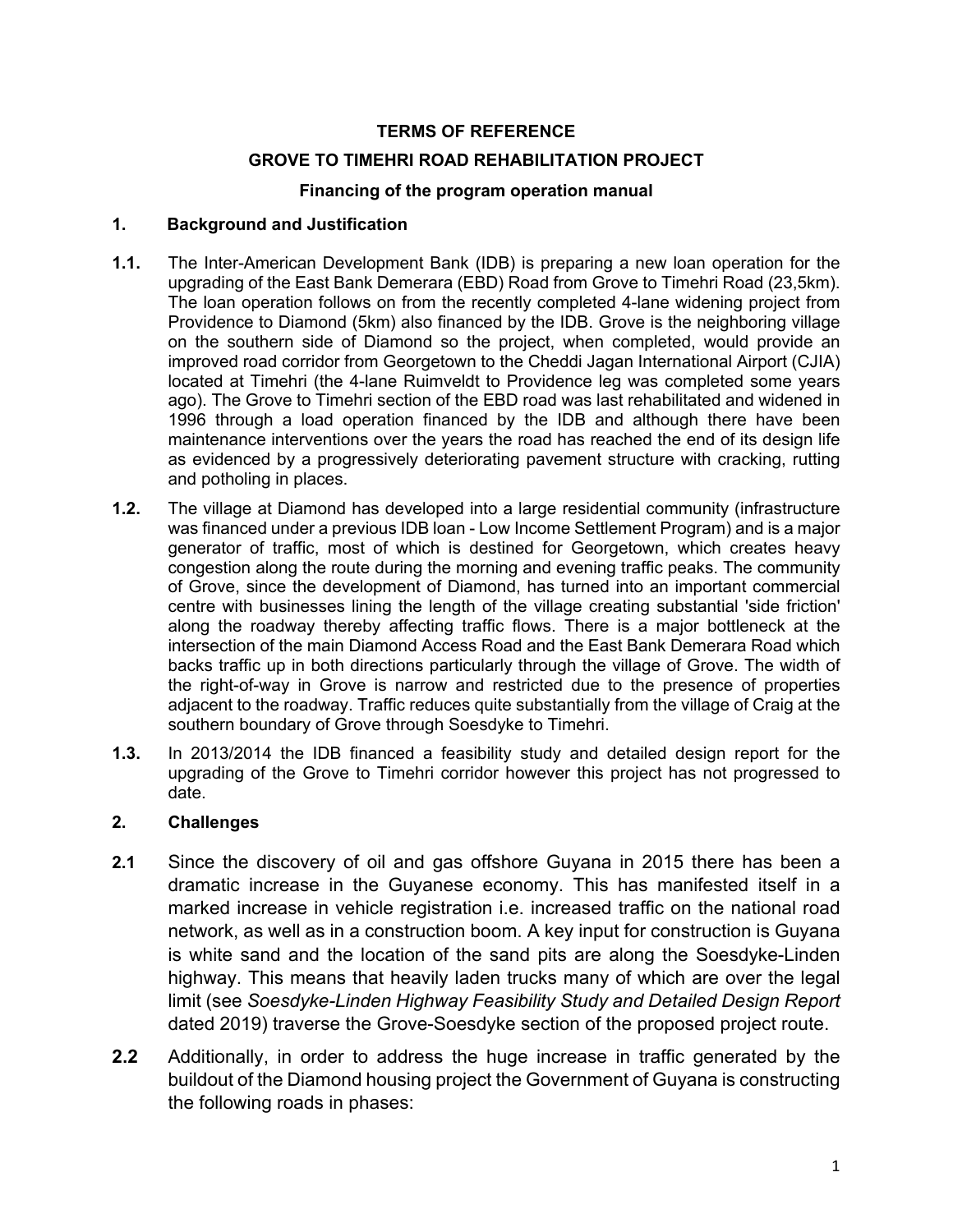- 2-lane local road from Diamond to Eccles
- 4-lane road from Diamond to Mandela Avenue
- 4-lane road from from Ogle to Diamond and onwards to Timehri
- **2. 3** The 4-lane from Diamond to Timehri (3rd bullet) will impact the proposed Grove to Timehri project.
- **2.4** Finally, the Government of Guyana is planning to develop a Second City called *Silica City* somewhere along the Soesdyke-Linden Highway. Needless to say, that the traffic generated from Silica City will be substantial.
- **2.5** Two shore bases to service the oil industry located along the Demerara River are also in their early stages of development and traffic generated from these facilities will use the Grove to Timehri road.
- **2.6** Given the above developments it's imperative that a detailed and comprehensive traffic analysis is conducted as this will impact both the economic feasibility as well as the pavement design of the proposed Grove to Timehri project.

# **3 Deliverables**

**3.1** A Review Report with updated (i) traffic analysis; (ii) pavement design; (iii) review of drainage design and (iv) cost estimation. Tyhe Review Report should also examine the viability of dueling the existing 2-lane Grove to Timehri road.

# **4. Reporting Requirements**

- **4.1.** Every report must be submitted to the team and the Bank in an electronic file.
- **4.2.** The report should include cover, main document, and all annexes.

# **5. Acceptance Criteria**

**5.1.** The acceptance of each deliverable will be submitted by the team leader via email to the consultant partner.

# **6. Supervision and Reporting**

**6.1.** All activities will be coordinated by the IDB project Team Leader Pablo Guerrero, INE/TSP ([PABLOGU@IADB.ORG\)](mailto:PABLOGU@iadb.org) in coordination with Christopher Persaud ([CHRISP@IADB.ORG](mailto:Chrisp@iadb.org)), Alana Fook ([ALANF@IADB.ORG](mailto:ALANF@iadb.org)) and Jose Calderón ([JOSECAL@IADB.ORG\)](JOSECAL@IADB.ORG).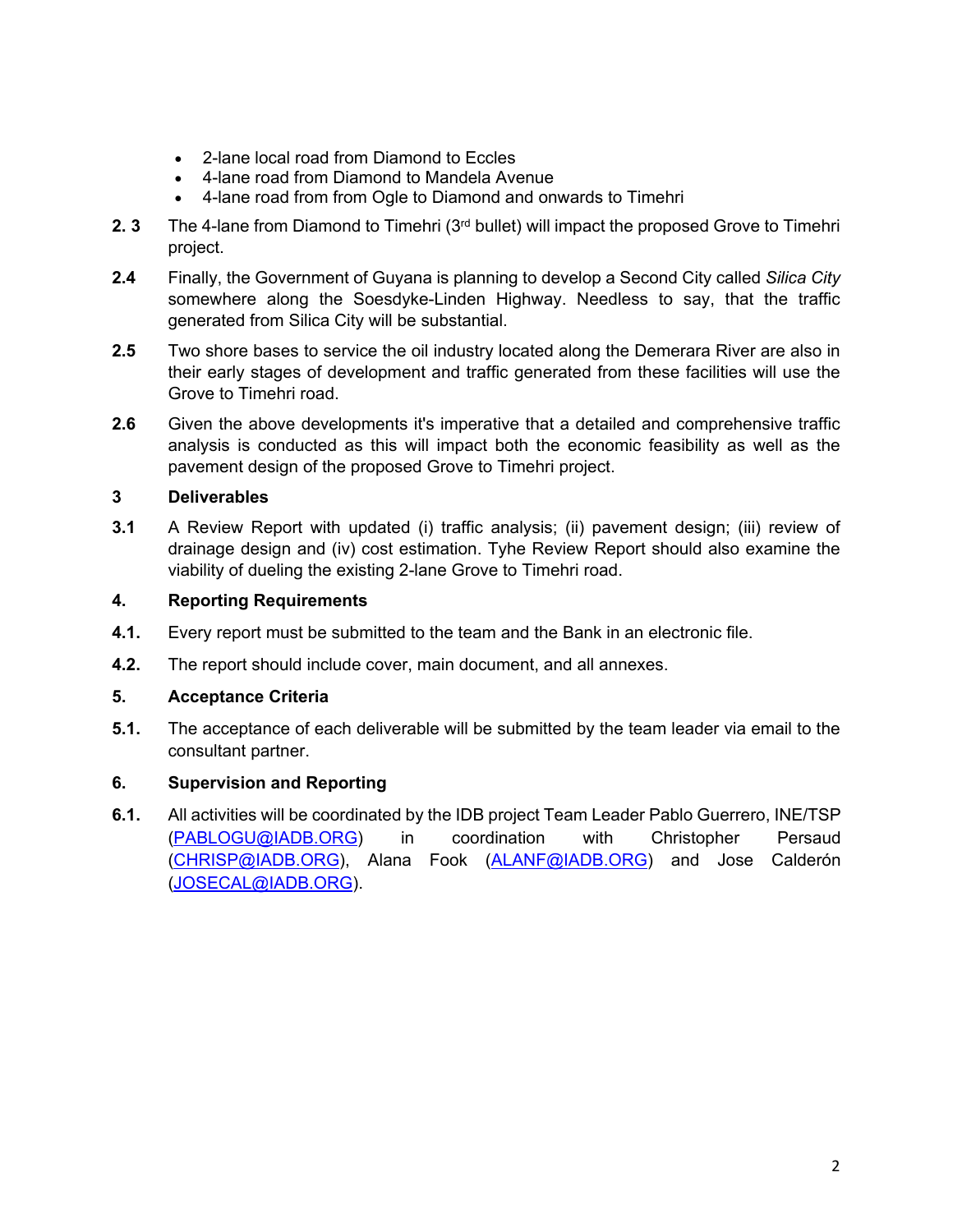### **TERMS OF REFERENCE**

#### **PROGRAM TO SUPPORT CLIMATE RESILIENT ROAD INFRASTRUCTURE DEVELOPMENT (GY-T1184)**

#### **Environmental and Social Management System**

### **I. PROJECT DESCRIPTION**

#### 1.1 Background

The objective of the project is to improve the quality, accessibility, resilience, and safety conditions of Guyana's road transport infrastructure through an increase in paved road coverage, climate resilient interventions and the rehabilitation and upgrading of national roads that connect the capital Georgetown to the international airport. The program will also promote efficiency improvements in the sector by incorporating the works into road maintenance management systems, investment in technology for traffic and road asset management, and by building capacity at the Ministry of Public Works.

The new operation will specifically fund the rehabilitation of the road from Golden Grove to Timehri at 25.1 Km of length. Interventions will include road rehabilitation, supervision costs, and traffic management plan and temporary interventions required during construction. The existing road will be widened by approximately 1m on both sides (within the existing right of way), concrete drains will be constructed at certain sections and the other areas will have earthen drains. The road will remain as a single carriage in each direction thus reducing the potential for adverse impacts to the environment and communities. There was an Environmental and Social Assessment and Environmental and Social Management Plan (ESA/ESMP) prepared between 2014 and 2015. This ESA/ESMP should be updated in accordance with the new IDB Environmental and Social Policy Framework (effective since October 31, 2021) and include any updates on the design. It is worth noting that this ESA/ESMP did not include any baseline or assessment related to resettlement (physical and/or economic displacement).

#### **II. OBJECTIVE OF THE CONSULTING SERVICES**

#### 2.1 General and Specific Objectives

The objective of this consulting service is to prepare, with support from the Borrower, the Environmental and Social Management System (ESMS) and appropriate instruments of social and environmental management for compliance with the requirements set forth in the Bank's Environmental and Social Policy Framework (ESPF) that includes the Environmental and Social Performance Standards (ESPS) 1 through 10.

The ESMS will include the Environmental and Social Assessment (ESA) and its Environmental and Social Management Plans (ESMP) of the project.

The specific objectives are: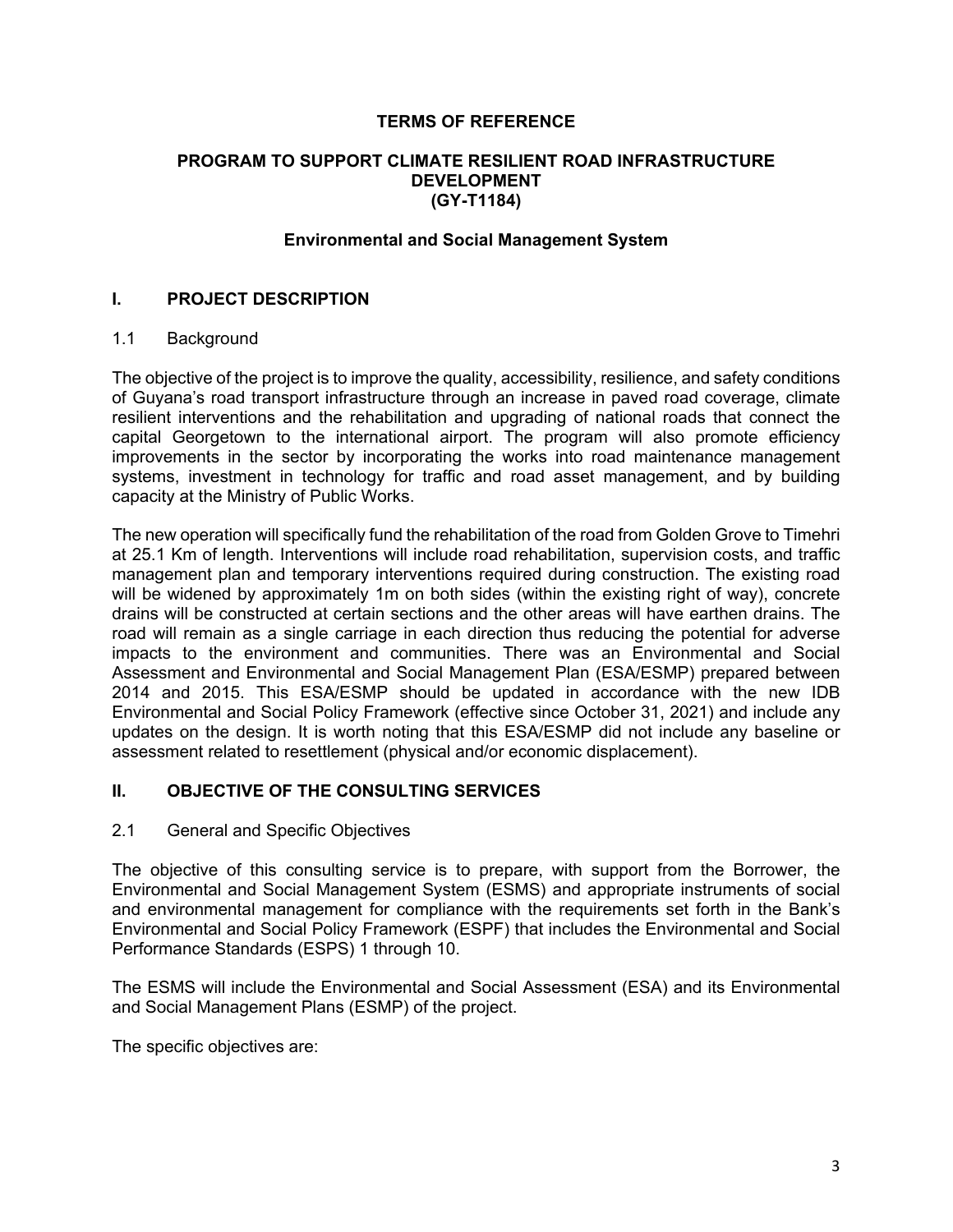- i) To prepare the Project's specific Environmental and Social Management System (ESMS) as indicated in ESPS 1 and whose scope adheres to the management requirements set forth in ESPS 2, 3, 4, 5, 6, 7, 8, 9 and 10.
- ii) To update the existing Environmental and Social Assessment (ESA) and Environmental and Social Management Plan (ESMP), according to the scope set out in ESPS 1 and the identification, evaluation and mitigation hierarchy requirements set forth in ESPS 2, 3, 4, 5, 6, 7, 8 and 9.
- iii) To support the preparation and completion of a meaningful, gender sensitive and culturally adequate public consultation process with stakeholders on the project in general, in accordance with the provisions of ESPS 1 and 10, and the specific consultation process in ESPS 5 with those potentially affected by resettlement.

# **III. DELIVERABLES**

**Product 1. Environmental and Social Management System (ESMS) specific to the Project.** The ESPF is oriented toward the systematic management of the project's environmental and social performance throughout its complete lifecycle. In ESPS 1 the Borrower is required to carry out this management, which is accomplished through an ESMS specific to the project, based on the cycle of planning, execution, verification and action.

The consulting firm (CF) will develop, in continuous coordination with the Borrower, an ESMS that incorporates the following elements: (i) an environmental and social framework specific to the project, (ii) identification of risks and impacts, (iii) management programs, (iv) organizational training and competency, (v) preparation for and responses to emergency situations, (vi) participation of the stakeholders and (vii) monitoring and evaluation.

The structure proposed for the ESMS, as well as its content and scope, is detailed in Annex 1.

The CF will assure transfer of the basic knowledge required for the planning, implementation, verification and improvement of the ESMS specific to the project. For this purpose, the Borrower must be staffed with competent personnel and the authority and responsibility to collaborate in the planning of the ESMS and subsequent transfer.

#### **Product 2. Updated Environmental and Social Assessment and Environmental and Social Management Plan (ESA / ESMP).**

In accordance with the new ESPS 1 regarding the Assessment and Management of Environmental and Social Risks and Impacts, the Borrower must comply with a process of Environmental and Social Assessment (ESA) in a way that establishes and maintains an ESMS that is consistent with the nature and scale of the Project and that is consonant with its level of environmental and social risks and impacts.

In this context, and in accordance with the IDB's impact categorization process for category B projects, an ESA must be carried out, along with a corresponding Environmental and Social Management Plan (ESMP) that includes the most relevant actions, for all phases of the Project.

This product also includes the realization of processes of public consultation (project in general and a specific with potentially affected by resettlement – ESPS 5) and their reports.

The CF must update the ESA previously prepared by the Borrower considering the following elements and in accordance with the new IDB ESPF and associated guidelines: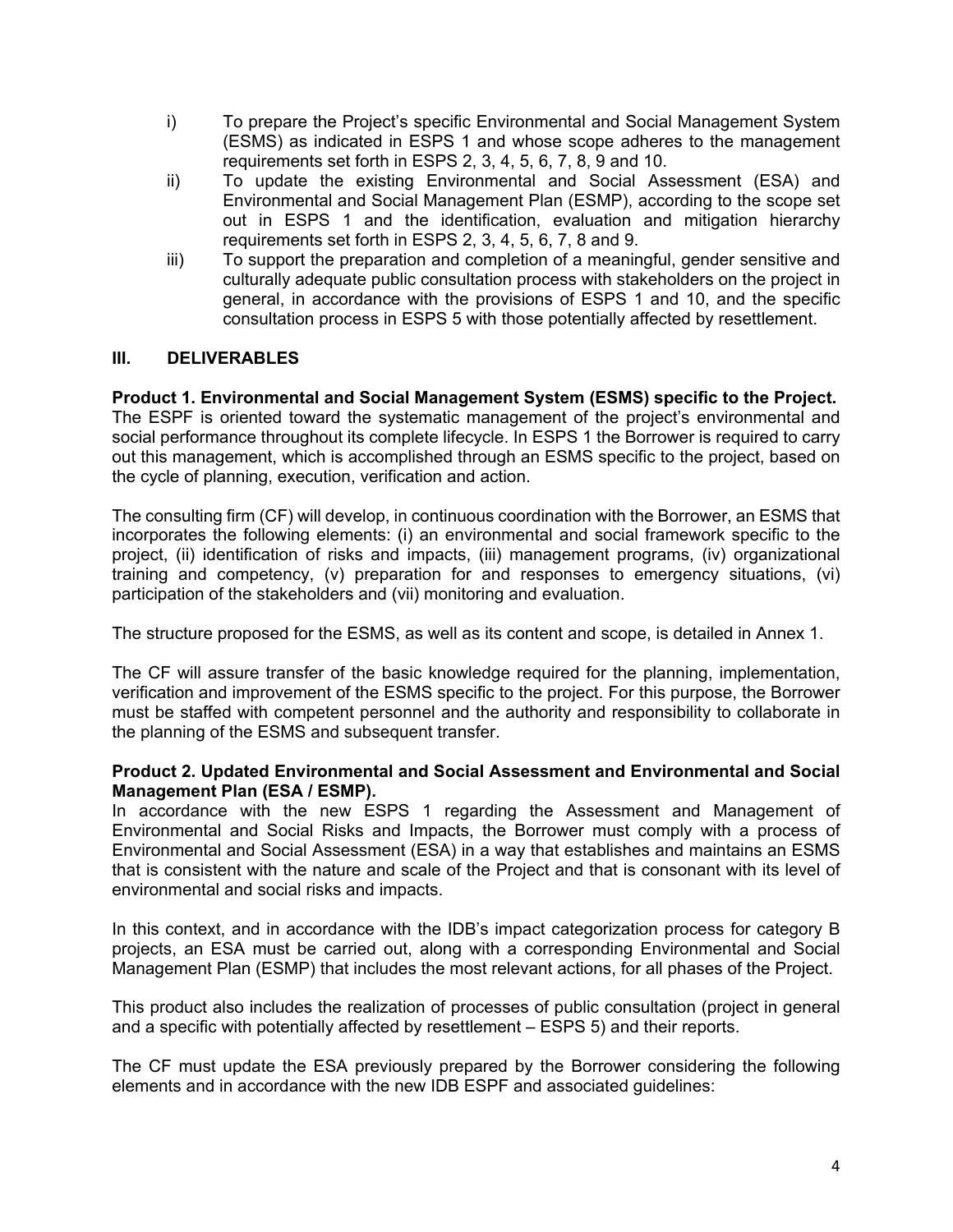- (i) an analysis of the scope of the works and project activities;
- (ii) review of existing environmental and social assessment/s, and/or preparation or completion of analysis of alternatives (including an alternative without project option which will be compared and evaluated against the selected option from technical, financial, and social and environmental impacts points of view) in a manner that guarantees compliance with the Bank's ESPF, and applicable legislation, thus guaranteeing the Project's environmental and social sustainability;
- (iii) study the current baseline situation on applicable environmental and social aspects including but not limited to pollution control, natural environment, land use, involuntary land acquisition, resettlement, and disaster and climate change risk. Primary data collection should be conducted when secondary data is not available;
- (iv) identification of the possible environmental, social, labor, health and occupational safety impacts and risk of disasters, distinguishing, whether negative or positive, direct, indirect and cumulative impacts throughout the phases of construction, operations, closure and post-closure, including, as applicable, needs for resettlement and compensation for economic displacement as well as an analysis, if necessary, of the land acquisition processes for the implementation of the Project;
- (v) a review and gap analysis of national standards in comparison with the IDB's environmental and social criteria and procedures set forth in the ESPF (screening, environmental impact assessment, public participation, information disclosure, monitoring and others), and identify how any gaps will be addressed;
- (vi) identify the gap between requirements of the IDB ESPF and relevant laws and regulations in Guyana, and how the gap will be filled in the Project. The list of relevant local/regional permits and/or licenses required for the Project should also be outlined with clear roles and responsibilities for this process and ensuring compliance;
- (vii) identification of the Project's necessary mitigation and control measures (including their costs and responsibility) as well as monitoring plan with regard to environmental, social, labor, health and occupational safety risk factors, in accordance with national legislation and the Bank's ESPF;
- (viii) an analysis of gender-differentiated impacts and the relevance of the gender perspective adopted by the Project, including complementing or development of pertinent measures. In case of relocation, special attention should be given to reduce gaps in land and housing tenure for women and for preventing forms of economic and patrimonial violence, as well as livelihoods. The assessment should also include measures to consider the incorporation of the principles of universal design and access in the Project (i.e., a road infrastructure that can be usable by all people, to the greatest extent possible, without the need for adaptation or specialized design) which will take into account vulnerable groups such as people with disabilities;
- (ix) Identification of stakeholders, participation plans and consultation processes which are necessary for compliance with national legislation and the IDB's ESPF, including the preparation of materials and reports that are adequate for these processes in coordination with the Borrower.

Additionally, the CF will update the Environmental and Social Management Plan (ESMP), which will contain the necessary socio-environmental measures in accordance with ESPS 1's mitigation hierarchy and all of the guidelines, in order to oversee the Project's environmental and social management, labor and occupational health and safety components, including but not limited to: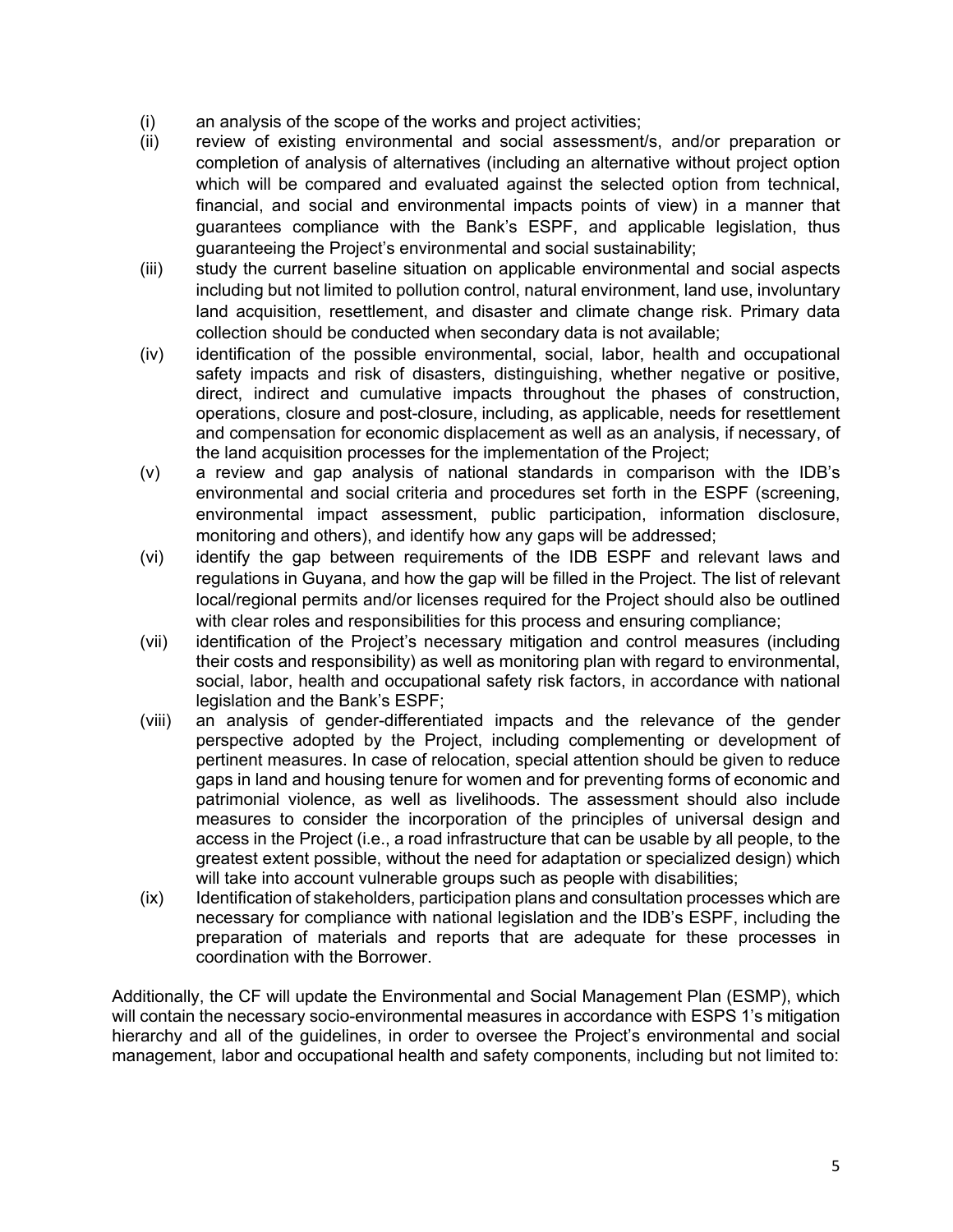- i) update the social baseline of residents living along the project and businesses, including a database of households differentiated by gender. It shall include from a gender perspective, employment conditions and income, education level, livelihoods, and specific questions regarding gender violence, distribution of care activities, and other cultural elements that allow to identify gender gaps;
- ii) application of the Bank's ESPS that are relevant to the project and its specific requirements;
- iii) compliance with the policies and standards of the IDB and the national government;
- iv) measures to mitigate the negative environmental, social, labor, health and occupational safety impacts identified in the ESA, during the construction, operation, closure and post-closure stages, including a description of the environmental and social monitoring plan for these phases, identifying the expected results, the parameters to be measured, the measurement sites, the methods used and the periods/frequency of measurements, costs, and responsible institutions. These should result in compliance with the environmental, social, labor, health and occupational safety requirements that are necessary for the carrying out of the project's activities;
- v) Development of a resettlement or livelihood restoration plan and conducting the required specific consultation process in case these types of impacts are identified.

Annex 2 details the minimum content of the Product in accordance with what is stated in this **Section** 

# *Consultation Processes*

The consulting firm will support the Borrower in the organization, facilitation, and logistical arrangements of the consultation events. Consultation will be held on the results of the environmental and social assessments of the project activities. It will be coordinated so that the consultations are spearheaded by the Borrower. However, the consulting firm must provide the logistical inputs.

The consulting firm will ensure that the main environmental and social impacts identified, as well as the mitigation measures proposed for the different phases of the project, are presented in a culturally appropriate manner. Likewise, it will verify that the queries of the interested parties are addressed and that, if applicable, their results are integrated into the ESA/ESMP and ESMS. A detailed consultation report should be prepared.

The consulting firm will ensure a gender sensitive consultation process, ensuring equal participation of young, adult, and elderly men and women, and providing tailored support for engagement. The CF has to consider specific requirements for participation of these population groups (for instance, providing childcare, or transportation, adapting meetings to people's available time). In addition, since many people (specially women) have never had the space to raise their voice, guiding the virtual or face-to-face meetings in a gender-sensitive way will be essential for everyone to feel empowered to raise their needs and opinions. Specific consultation groups with only women groups are encouraged. Implementing a participatory design process will be highly valued. Consulting firm must prove the understanding of the cultural and local context.

A Stakeholder Engagement Plan (SEP) and grievance redress mechanism must be prepared as part of the ESMS, in accordance with ESPS 1 and ESPS 10.

The consultation process should include, at a minimum, the following steps:

Identification of the aspects of the project with the main environmental and social risks and impacts. Understanding of local dynamics (livelihoods, housing tenure and life conditions,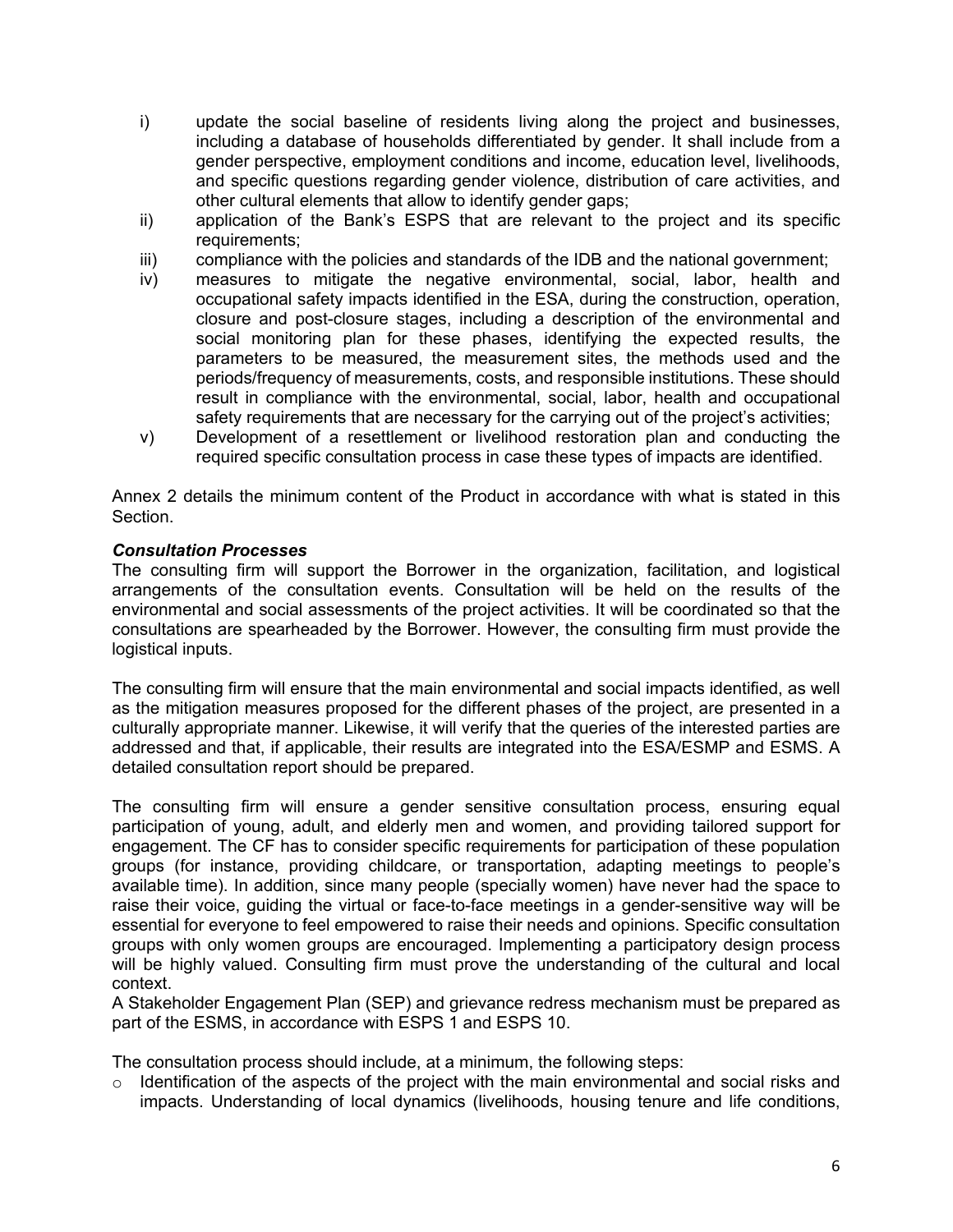gender gaps, services accessibility, transport conditions, current road use, relation with the territory).

- $\circ$  Stakeholder mapping identification of the directly affected project people, other stakeholders and relevant organizations for consultation (municipal authorities, social organizations and, where appropriate, NGOs active in the project area).
- o Events dynamic and registry.
- o Results and recommendations for: i) project design; ii) mitigation measures and iii) support and recommendations to address complaints and disputes.

For these events, it will be necessary to prepare summary materials for the dissemination of information in a culturally appropriate format, taking into account the language and average educational level of the participants in the process.

If impacts related to resettlement are identified, a separate consultation process must be carried out with those potentially affected.

# **IV. DELIVERABLE REPORTS**

The CF will be responsible for the timeliness, content and form of the contracted reports, products and activities that are described as follows, including the coordination of any team that is implicated:

- Deliverable 1: A Work Plan for the execution of the consulting services, to be delivered no more than 10 business days following the signing of the contract.
- Deliverable 2: "Fit for disclosure" versions of the ESA/ESMP including the SEP, Resettlement or Livelihood Restoration Plan and ESMS, to be delivered within 30 calendar days of the signing of the contract.
- Deliverable 3: Final versions of the ESA/ESMP, Resettlement or Livelihood Restoration Plan and ESMS, including reports of public consultations, to be delivered within 30 calendar days of the signing of this contract.

The CF shall prepare these technical reports using appropriate technical terminology, clearly identifying the difficulties, information gaps and results obtained, in accordance with the adopted methodological procedure. Each report shall be delivered in English and shall contain, at a minimum: (i) the relevant electronic files generated during the contract in MS Word, Excel or other software format (these must include all annexes and appendices); (ii) an electronic PDF and .doc file for each completed report; (iii) an associated presentation and (iv) the electronic files of the GIS databases that have been used in the preparation of maps and figures. The reports shall contain graphs, tables, photographs and clear maps for the purposes of illustration and the highlighting of key issues, as well as to allow a better understanding of the content.

The CF shall collaborate closely with the Borrower to assure compliance with the standards and time periods required for the approval and adequate execution of consultation processes. Nevertheless, the CF shall be responsible for collecting information and being informed as to the deadlines and socio-environmental standards required by the country and the Borrower.

# **V. SCHEDULE OF PAYMENTS**

Payments shall be made against invoices presented in accordance with the following schedule: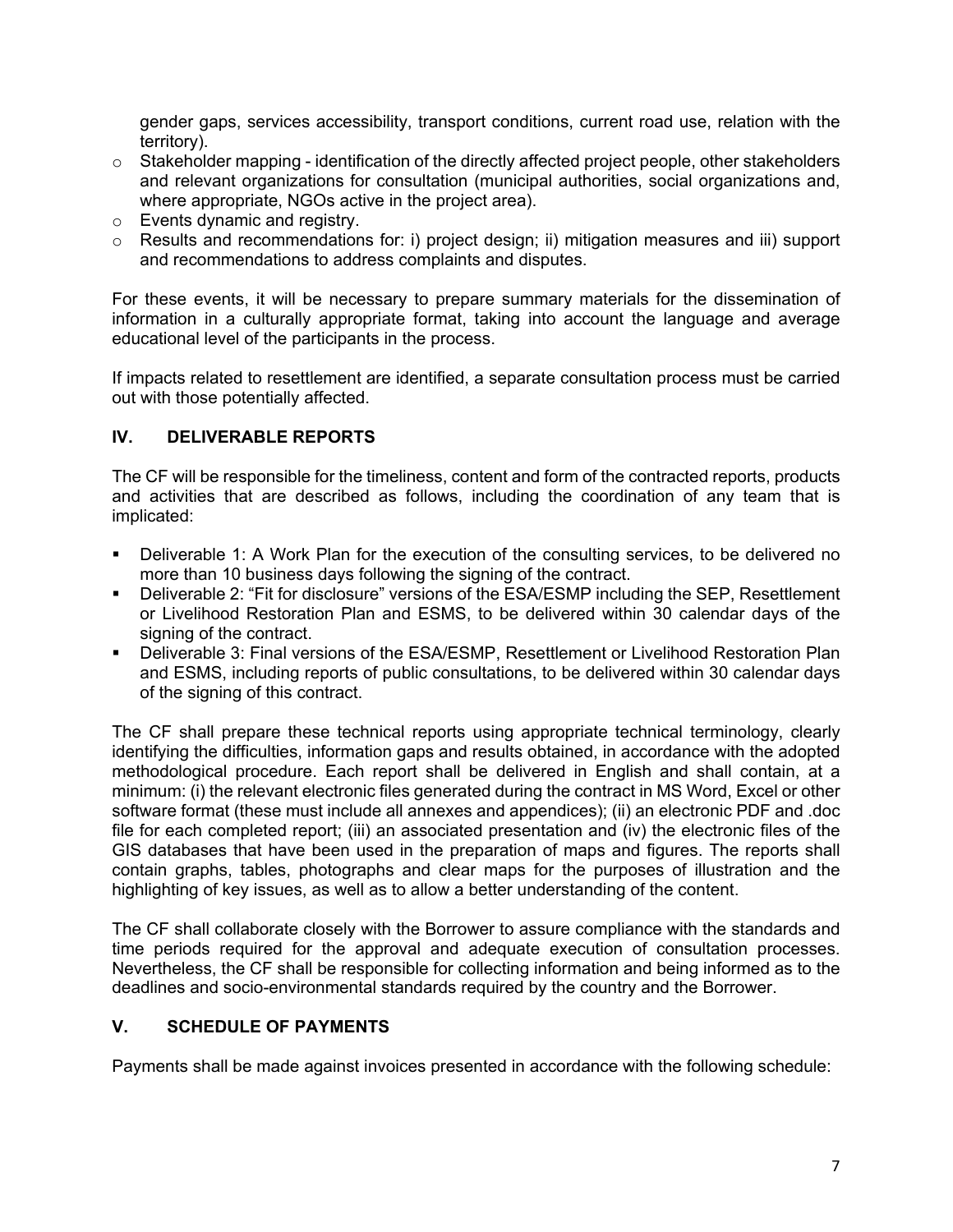- First payment: 20% after the signing of the contract and following the Bank's approval of Deliverable 1.
- Second payment: 40% following the delivery and approval by the Bank of Deliverable 2.
- Third payment: 40% following the delivery and approval by the Bank of Deliverable 3.

# **VI. QUALIFICATIONS**

To carry out this consulting services, the consulting firm must have the following profile:

- General Experience: Familiar with Guyana or the Wider Caribbean region. Wide experience in developing socio-environmental assessments and social, biotic and abiotic baseline studies. Knowledge and application of the Bank's Environmental and Social Policy Framework, and/or environmental and social policies and/or standards of other multilateral financial institutions.
- Specific Experience: Having performed socio-environmental assessment services or the planning of Environmental and Social Management Systems in subjects related to this project. Knowledge of the area of study.
- Team of Professionals: The consulting firm shall hold experience on fieldwork data gathering and propose a team consisting, at a minimum, of the following professionals:
	- Environmental Specialist Degree in environmental or similar engineering with at least 10 years of experience in socio-environmental evaluation studies and socio-environmental management. Experience in the preparation of at least 2 studies related to the transport sector and related environmental problems, in the context of projects financed by the IDB or other multilateral agencies, is required.
	- Social Specialist **Degree in sociology, anthropology or similar area, with at least 10** years of experience with social impact evaluations of infrastructure projects, as well as with projects financed by the IDB or other multilateral financial institutions. Experience in the preparation of at least 2 studies related to the transport sector and related social problems, in the context of projects financed by the IDB or other multilateral agencies, is required. Specific expertise on gender, inclusion and women's rights and economic empowerment.

# **VII. CONSULTING SERVICE CHARACTERISTICS**

The consulting services shall include the following characteristics:

*Category and modality of the consulting service:* Consulting Firm with lump sum payments.

**Contract Period:** It is expected that the consulting services will begin on April **X**, 2022.

**Work location(s):** The services will be carried out in Georgetown, Guyana, and its surrounding areas, including at least one field visit to the area to be analyzed.

*Coordinator or Division Leader:* The consulting firm will work under the supervision of, and in coordination with, the INE/TSP Division of Transport of IDB: Pablo Guerrero (Project Team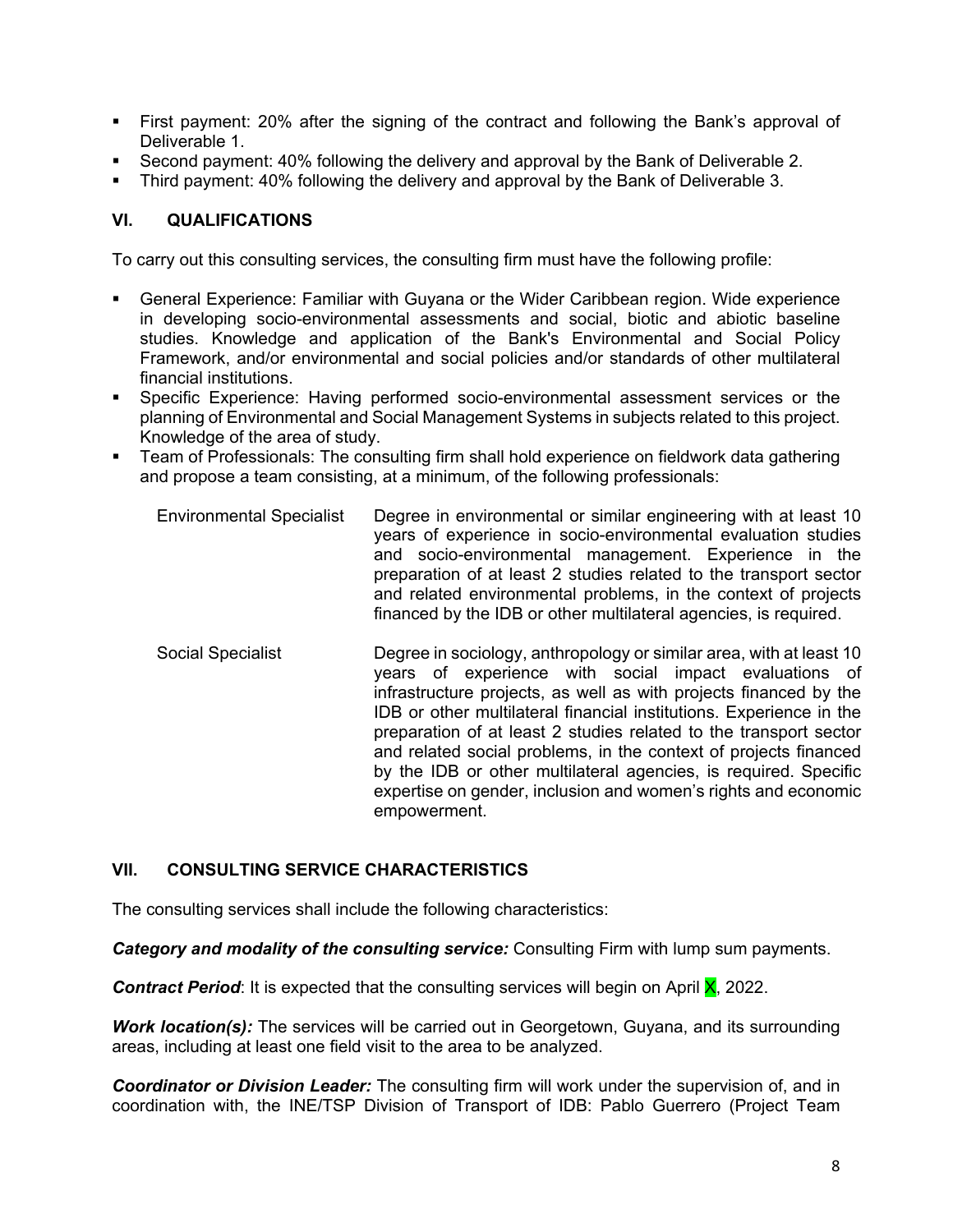Leader) (INE/TSP), and under the technical supervision of Patricia Henriquez and Jodi Johnson (VPS/ESG).

# **VIII. TECHNICAL-ECONOMIC PROPOSAL**

The interested firms shall present a technical and economic proposal that includes the sections presented below.

■ Scope of Work

This section shall include a description of the specific activities or tasks whose completion is proposed in order to produce the required products and reports. This includes all of the proposed site visits/surveys, documents to be reviewed, interviews, consultation processes, etc.

- Experience and Qualifications of the Firm and the Project's Human Assets The general and specific experience of the firm shall be set forth in detail. The members of the team shall have all relevant technical skills, previous specific experience with Projects similar to this one, specific experience in and specific knowledge about the country, and specific knowledge of the language. This section shall include the name of any subcontractor.
- **Schedule**

A proposed schedule for the completion of activities shall be presented. The schedule shall indicate the proposed dates for the commencement and completion of each of the tasks required for the consultation and any important or specific Project milestones (i.e., delivery of reports, etc.).

Costs

An economic proposal in US dollars, which includes direct labor costs (i.e., number of hours or days per team member and their associated costs per unit) and indirect labor costs (i.e., travel, per diem, subcontractors, etc.), shall be submitted for each of the tasks of the proposed consultation (i.e., tabular format). All assumptions related to the economic proposal shall be clearly specified. Should any additional task be recommended, it should be included in the proposal.

**Biosafety Protocols for the COVID-19 Pandemic** With respect to the current COVID-19 pandemic and related local regulations, the general guidelines that the firm will implement for field visits and consultation and participation between stakeholders shall be described.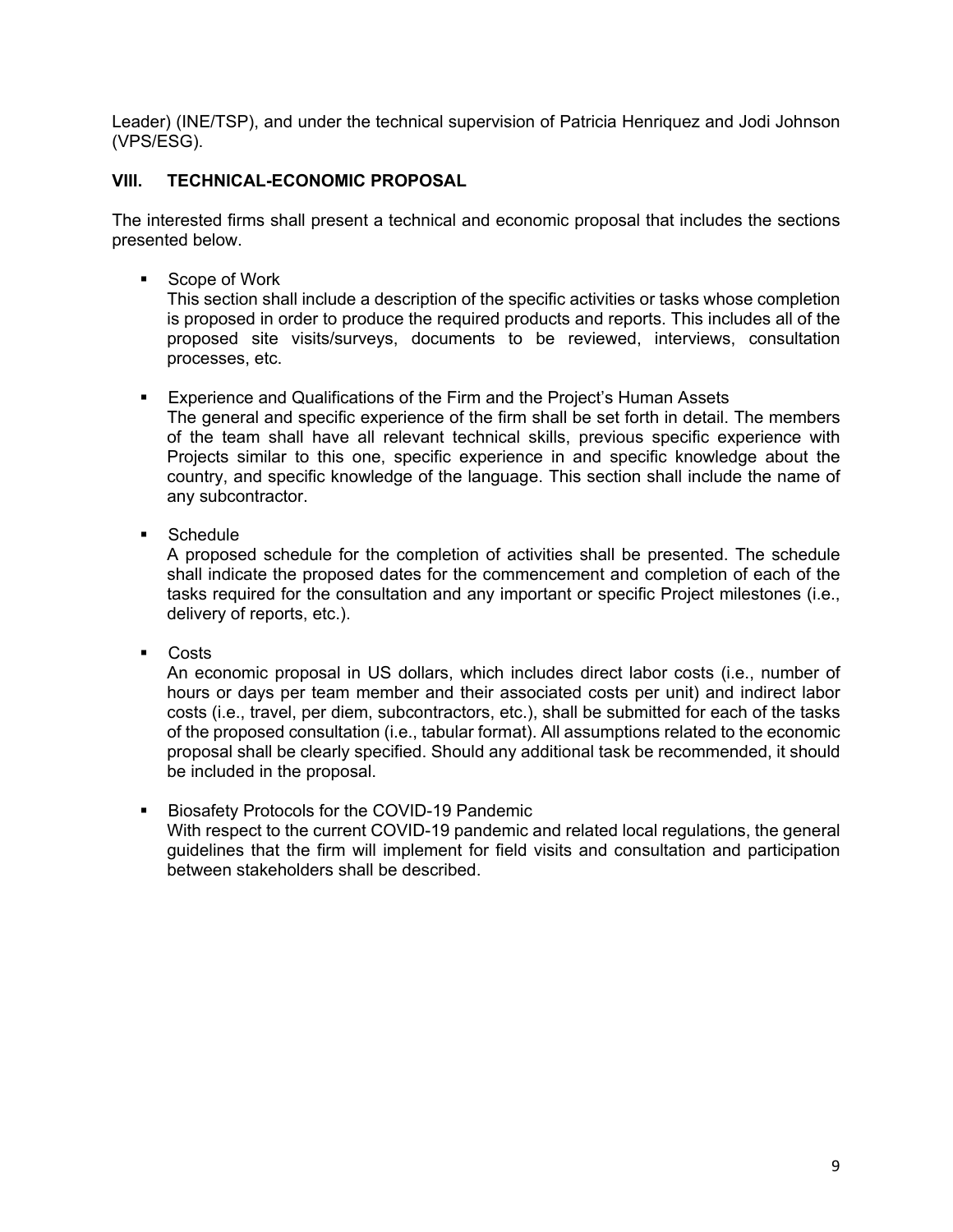# **ANNEX 1: Environmental and Social Management System (ESMS)**

The ESPF and the guidelines for each of the ESPS can be found at: <https://www.iadb.org/en/mpas/guidelines>.

This Annex provides indicative content of the deliverable that shall be adjusted proportional to E&S risks of the project and its scope.

ESPS 1 provides that an effective Environmental and Social Management System (ESMS) is a dynamic and continuous process, which sets in motion and supports the Borrower's projectrelated activities, and involves collaboration between the borrower, its workers, people affected by the project and, where appropriate, other stakeholders.

The ESMS will incorporate the following elements:

# **(i) Environmental and Social Framework Specific to the Project**

In coordination with the Borrower, the CF will prepare an environmental and social framework that is specific to the project, which will consist of a document that:

- o sets forth the values, objectives, principles and goals that will guide the preparation and execution of the project, as well as its environmental and social performance.
- $\circ$  describes the general structure, processes and functions (roles and responsibilities) required for the environmental and social management of the project.
- $\circ$  presents in a concise manner the aspects of the country's normative, institutional and policy framework, including its executing national, sub-national or sectoral level institutions, and the applicable laws, regulations, rules and procedures that are pertinent to the project's environmental and social risks and impacts.
- $\circ$  is concordant with the ESPF's Environmental and Social Performance Standards.
- $\circ$  describes the Grievance Redress Mechanism for complaints and claims related to the project.
- o Demonstrates the top management's commitment to the project's achieving of good environmental and social performance.
- $\circ$  can be disseminated and communicated at all relevant levels of its organization.

The minimum content of the Project's Specific Environmental and Social Framework (SESF) is listed as follows:

- o Introduction
- o Project description
- o Objectives and Principles
- o Legal and institutional framework
- o Institutional training and competency
- o Evaluation processes and socio-environmental management
- $\circ$  Participation of stakeholders and mechanism for addressing claims and complaints
- o Preparing for and responding to emergencies
- o Follow-up and monitoring

The Environmental and Social Framework must be a concise and effective document that provides a roadmap to guide the Project's different environmental and social processes and procedures. It should be written from a viewpoint of high level.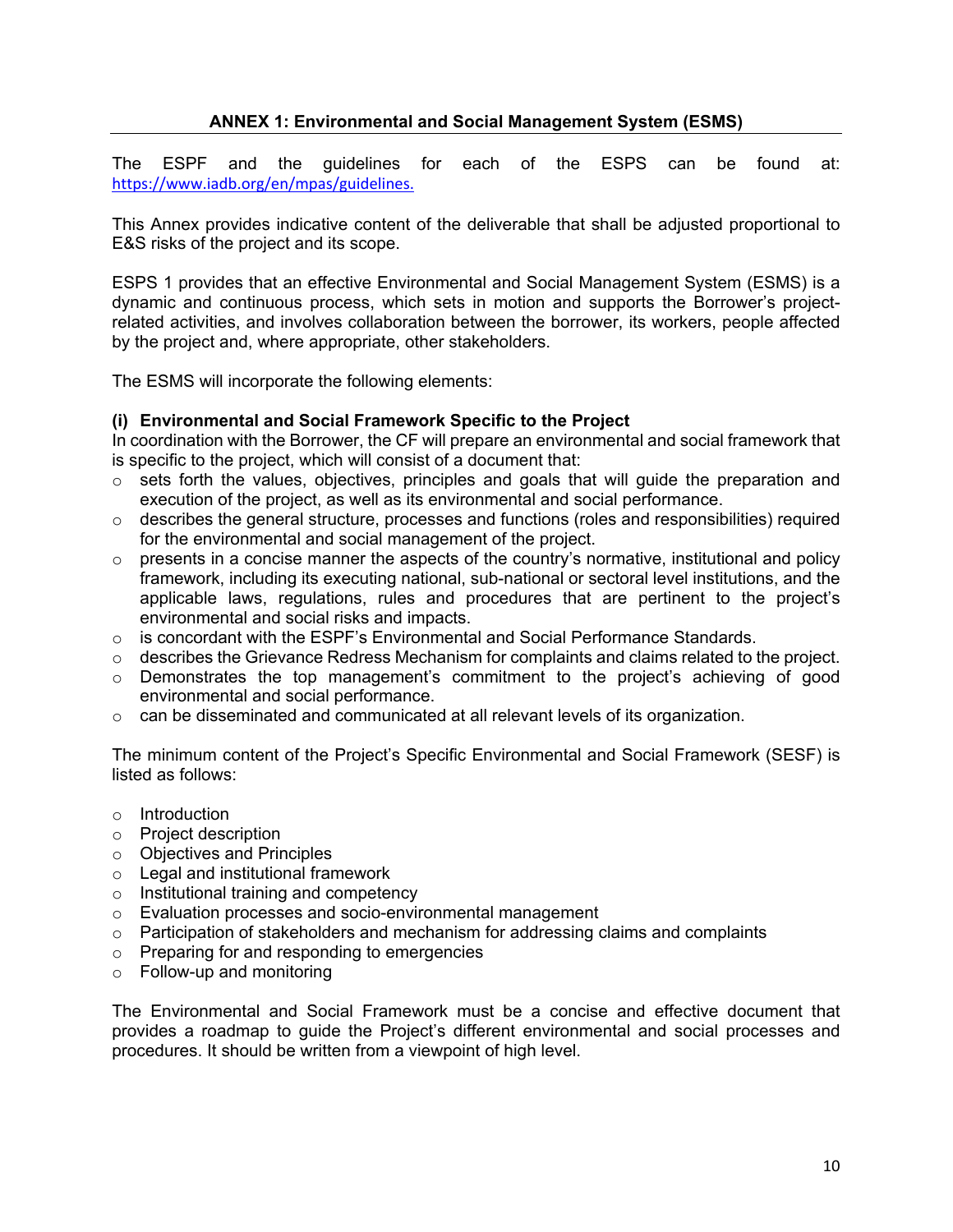# **(ii) Identification of Risks and Impacts**

Based on the Environmental and Social Assessment of the proposed project, the CF will formulate a process to identify the Project's environmental and social risks and impacts. This process will be documented through a procedure that will integrate:

- $\circ$  Appropriate tools for the identification and assessment of the project's potential risks and impacts (analysis of alternatives, screening, scoping, environmental and social assessment, research, audits, interviews, specialized studies, consultation with experts).
- $\circ$  The identification of direct, indirect and cumulative<sup>1</sup> environmental and social risks and impacts, including the items identified in ESPS 2 through 10.
- o Project risks affecting Human Rights.
- o Risks and hazards of existing installations.
- $\circ$  Risks and impacts of related installations.<sup>2</sup>
- $\circ$  Risks and impacts in the project's zone of influence that derive from the actions of third parties, to the extent of the control and influence that it exercises over them.
- o Risks and impacts linked to principal suppliers.

#### **(iii)Management Programs**

The CF will formulate management programs that describe the mitigation and performance improvement measures and actions aimed at addressing the environmental and social risks and impacts identified in the ESA. The CF will establish environmental and social plans for each program, which define the results and actions that are sought to address the issues raised in the process of identifying risks and impacts.

The programs can consist of a documented combination of operating procedures, practices, plans, and supporting documents that are managed in a systematic manner.

The programs must conform to the mitigation hierarchy<sup>3</sup> for addressing the identified risks and impacts: where residual impacts persist and to the extent that it is technically and financially feasible, the prevention of impacts will prevail over measures to minimize them, which, in turn, will prevail over compensation or compensatory measures.

In accordance with the provisions of ESPS 2, 3 and 4, the programs will incorporate the World Bank Group's recognized guidelines on the environment, health and safety.

The CF with integrate guidelines for the environmental and social management of contractors in a manner that assures that this is initiated early in the project and that the process documents for the acquisition of goods and services describe the environmental and social performance that is expected in the carrying out of project activities and that they be a reference framework for the incorporation of environmental and social management costs into contractor proposals.

 $^2$  New or additional works or infrastructure, regardless of the source of financing, that are essential to the functioning of a Bank-financed project, such as the following: access roads, railway lines, power lines or pipelines, etc.

<sup>1</sup> The project's incremental impact is obtained by combining the impacts of relevant past, ongoing, and reasonably foreseeable future developments, as well as unplanned but foreseeable project-driven activities that may be carried out later at another site.

<sup>&</sup>lt;sup>3</sup> The mitigation hierarchy represents a structured and systematic approach that takes into account the project's social and environmental risks and impacts and includes the following steps: (a) anticipate and avoid risks and impacts, (b) minimize risks and impacts that cannot be avoided, (c) remedy or mitigate residual impacts to an acceptable level, (d) compensate for, or offset, those residual risks that cannot be remedied or mitigated at an acceptable level.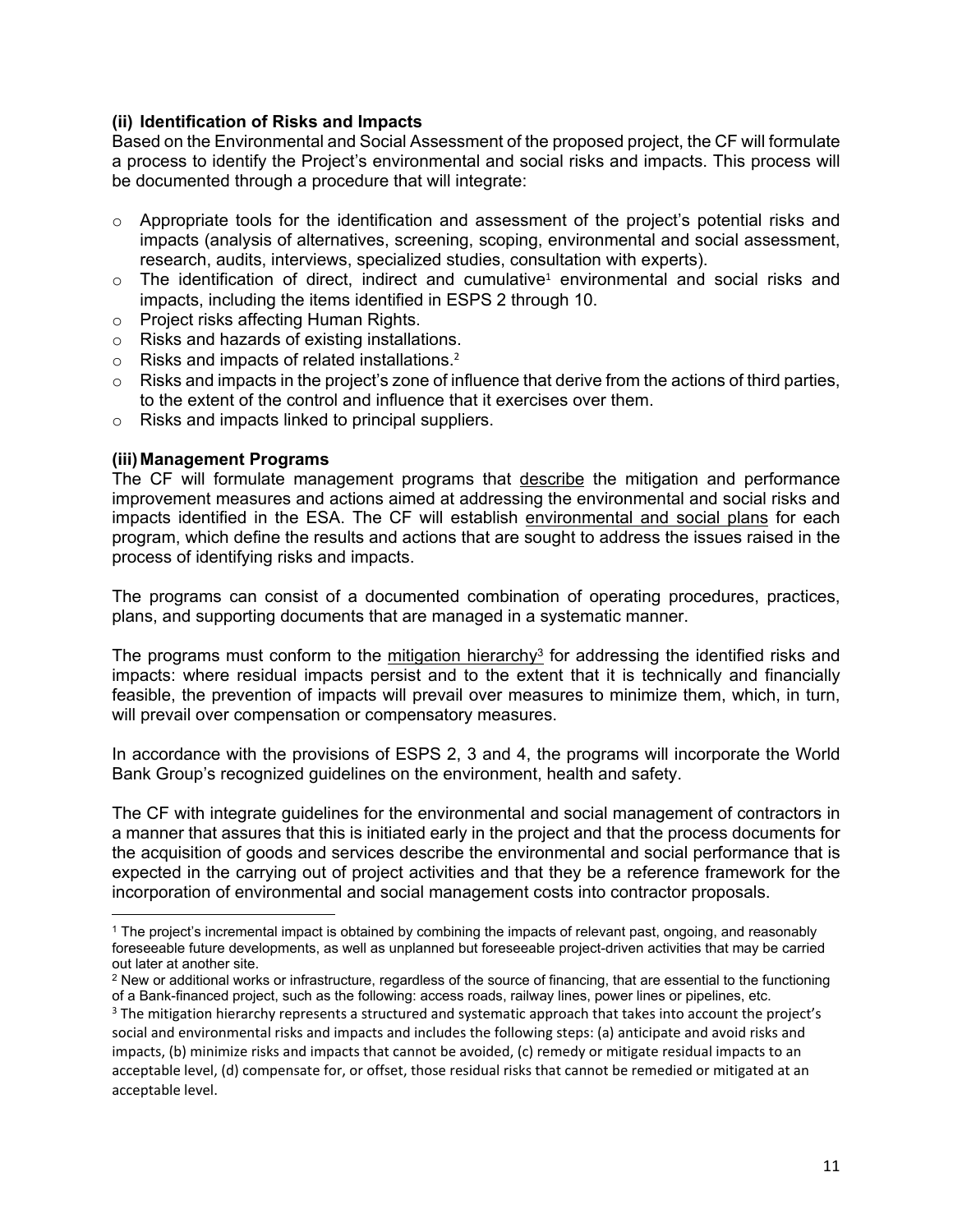# **(iv)Organizational Skills and Competency**

The CF will support the Borrower in the process of defining functions, responsibilities, and capacities for the application of the ESMS.

The CF will identify the knowledge, aptitudes, and experience, including updated knowledge of applicable regulatory requirements and applicable standards from ESPS 1 through 10, that are needed for the responsible parties to implement the ESMS in the carrying out of their work

#### **(v) Preparing for and responding to Emergency Situations**

The CF will develop a system for preparing for and responding to emergency situations so that the borrower is able to respond in an adequate manner to accident and emergency situations related to the project, in order to prevent and mitigate any damage to people or the environment.

The system must be aligned with the requirements set forth in ESPS 2 and 4.

#### **(vi)Monitoring and Evaluation**

The CF will develop procedures to allow the Borrower:

- $\circ$  To monitor the management program and measure its effectiveness, as well as its compliance with all legal or contractual and related regulatory requirements.
- o To record information for the purpose of monitoring performance and establishing relevant operational controls.
- $\circ$  To plan periodic assessments of the effectiveness of the ESMS, based on a systematic collection and analysis of relevant information.

#### **(vii) Participation of Stakeholders**

The participation of the stakeholders is fundamental to the establishment of solid, constructive and receptive relationships, which are essential for the effective management of the project's social and environmental impacts.

The CF will develop procedures to allow the Borrower to plan and implement a continuous process of participation involving the stakeholders that may include the following elements: analysis of the stakeholders and related planning, disclosure and dissemination of information, inquiries and participation, grievance redress mechanisms and the constant supply of information to persons affected by the project and other stakeholders.

The process must accord with the requirements set forth in ESPS 2 through 10.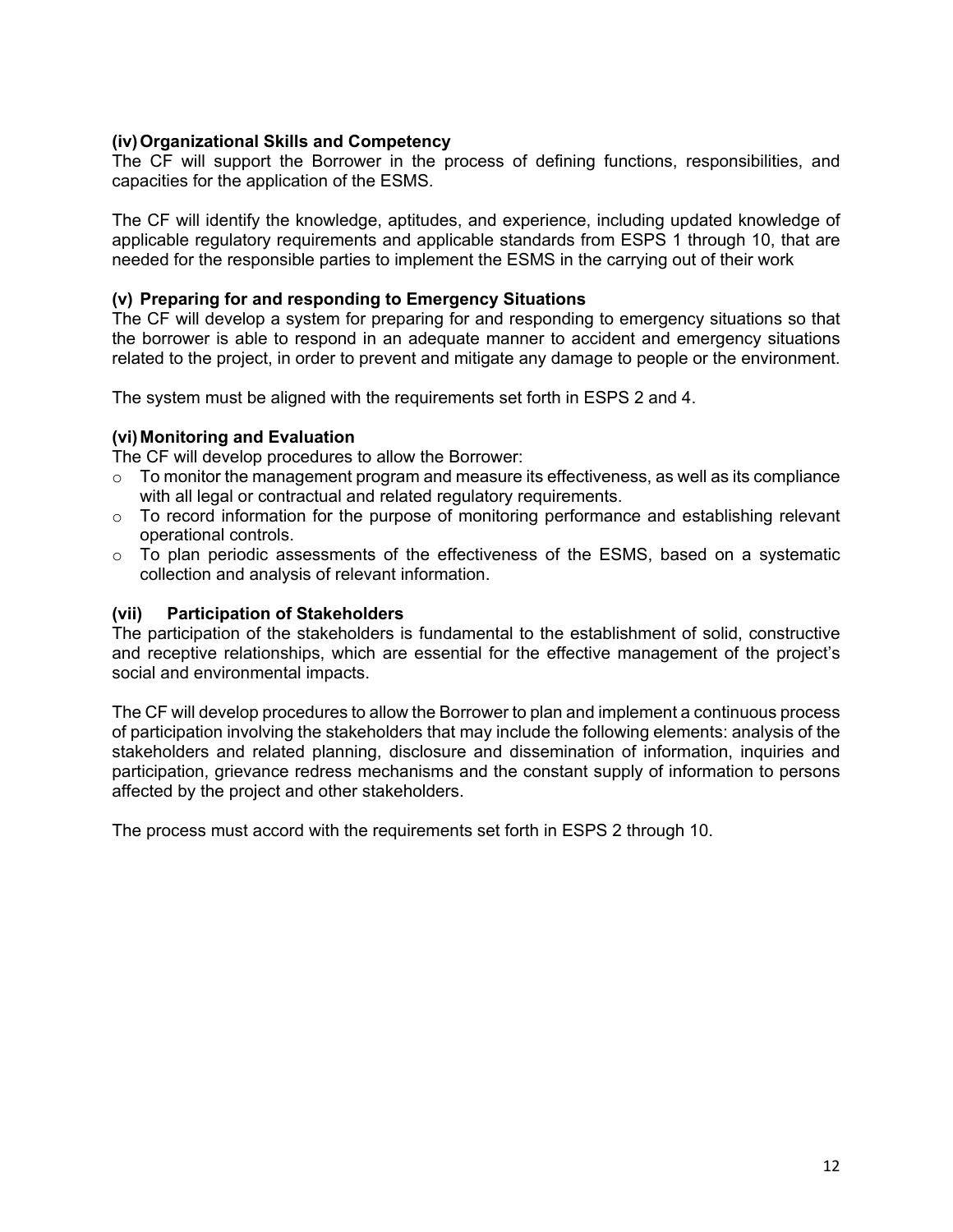# **ANNEX 2: Environmental and Social Assessment / Environmental and Social Management Plan (ESA / ESMP)**

This Annex provides indicative content of the deliverable that shall be adjusted proportional to E&S risk of the project and its scope.

#### **Development of the ESA**

The **ESA** shall include, at a minimum:

1. Executive summary

The ESA's contents shall be presented in an executive summary that is easy to interpret and representative of the information that is most important to the development of the document. In a general manner, it will present, among other issues and without limitation:

- (i) general and specific objectives, including a brief description of the principal environmental and social impacts, both positive or negative, that have been identified during the construction, operations, closing and post-closing phases;
- (ii) the most relevant necessary actions of mitigation, control and prevention for all phases of the project and their relation to the IDB's ESPF and ESPS
- (iii) recommendations for the improvement of the environmental and social management of the Project's works during all of their phases; and
- (iv) general conclusions and recommendations for the study; among other items of information that are determined to be important.

The executive summary shall not exceed 10 pages.

2. Introduction and Background

This Section shall contain the background and scope of the operation, also including a description of the necessity of the Project in the context of local and national situations and strategies, as well as the effect that it will generate in terms of environmental and social development. Additionally, it is important that this portion of the document includes a brief general description of the different sections and/or chapters contained in the ESA.

3. Project Description

This section details the activities, processes and milestones for each of the construction, operation, closing and post-closing phases for each of the works that are included in the Project.

Based on already-existing designs and profiles, this section will describe alternatives that have been considered prior to the selection of the definitive proposal. Multiple alternatives, including an alternative without project, will be qualitatively and quantitively (where applicable) examined from an environmental and social costs and benefits point of view. This analysis must be conducted in close harmony with the economic, financial, institutional, social, and technical aspects of projects. It will include the applicable analysis of alternatives for the works. The executing agency will provide all the information necessary for the documentation of the analysis of alternatives.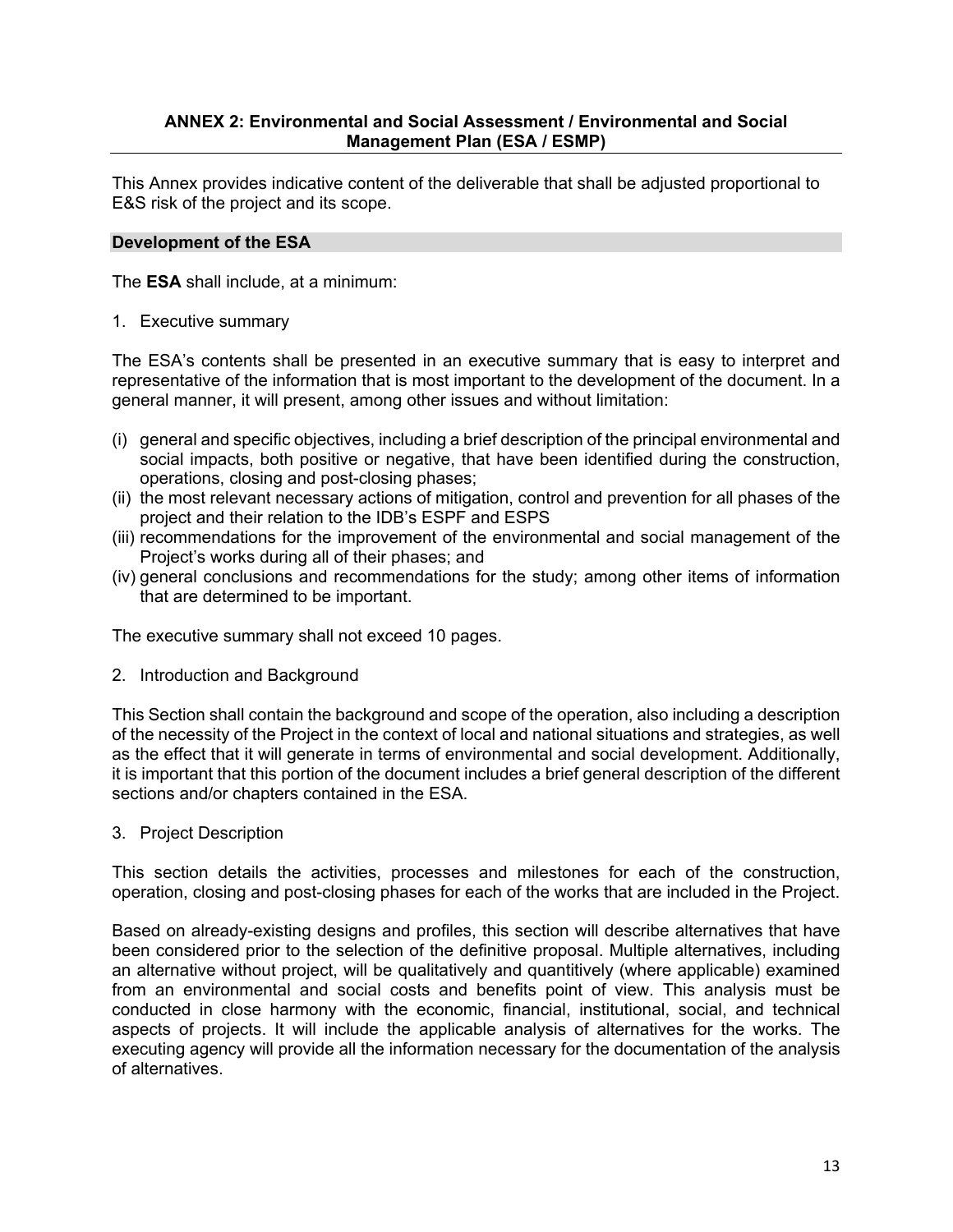#### 4. Regulatory Framework

This section will be a summary and reference to the Regulatory Framework section of the portion of the document that relates to the ESA.

This will include a description of national laws, international conventions, as well as the regulations applicable to the Project. It will identify the institutions, from their respective levels of government, that are responsible for the project's execution and environmental and social management, as well as the roles and functions of each of these institutions, including an analysis of the institutional capacity of the executing agency, and, where necessary, will detail the needs for institutional improvement, in order to comply with the ESPF.

It should also include a description of the requirements for an environmental permit and other authorizations that are necessary for each phase of the Project.

5. Socioenvironmental assessment and characterization of the area of influence and beneficiaries

In general, this section should contain a description of the current socio-environmental conditions of the project area, defining the boundaries of the Area of Direct Influence (ADI) as well as those of the Area of Indirect Influence (AII).

The characterization shall be based on quantitative and qualitative data derived from primary and secondary information (including field visits and analytical campaigns) addressing issues such as: (i) geology, geomorphology, edaphology and soil quality; (ii) climatology; (iii) air, noise, vibration and odor; (v) water quality (surface water and groundwater); (v) natural biodiversity and/or modified or critical habitats (following the provisions of IDB's ESPS 6) and threatened species (flora and fauna), protected areas and natural parks (protected natural areas, sensitive ecosystems and important areas of international importance (e.g. IBAs, RAMSAR wetlands, KBAs, AZEs, etc.), and visual and aesthetic / landscape resources; (vi) protected natural areas and cultural sites; (viii) natural hazards presented in the ADI and the AII. This shall include maps and figures at an appropriate scale.

The social characterization will include demographic, economic, and cultural data, taking into consideration: (i) demographic conditions such as age and gender in the beneficiary population; (ii) socio-cultural conditions such as ethnic distribution (including indigenous and Afro-descendant communities), (iii) the presence of vulnerable or minority groups including sexual and gender minorities, (iv) spoken languages, nationalities or other relevant key cultural aspects; (v) the characterization of socio-economic conditions such as economic sectors, formal and informal employment, and land tenure; (vi) land use and available infrastructure; (vii) information on archaeological resources (discoveries) and historical resources, places of cultural and spiritual interest (tangible and intangible), practices and vulnerabilities; (viii) an analysis of the use of natural resources and ecosystem services by different groups and communities; (ix) a mapping of key institutional and social actors present in the area of influence and other Project stakeholders, including social and environmental organizations at the local and national level; and (x) an analysis of existing consultation and community participation mechanisms. This shall include maps and figures at an appropriate scale.

6. Assessment of impacts and risks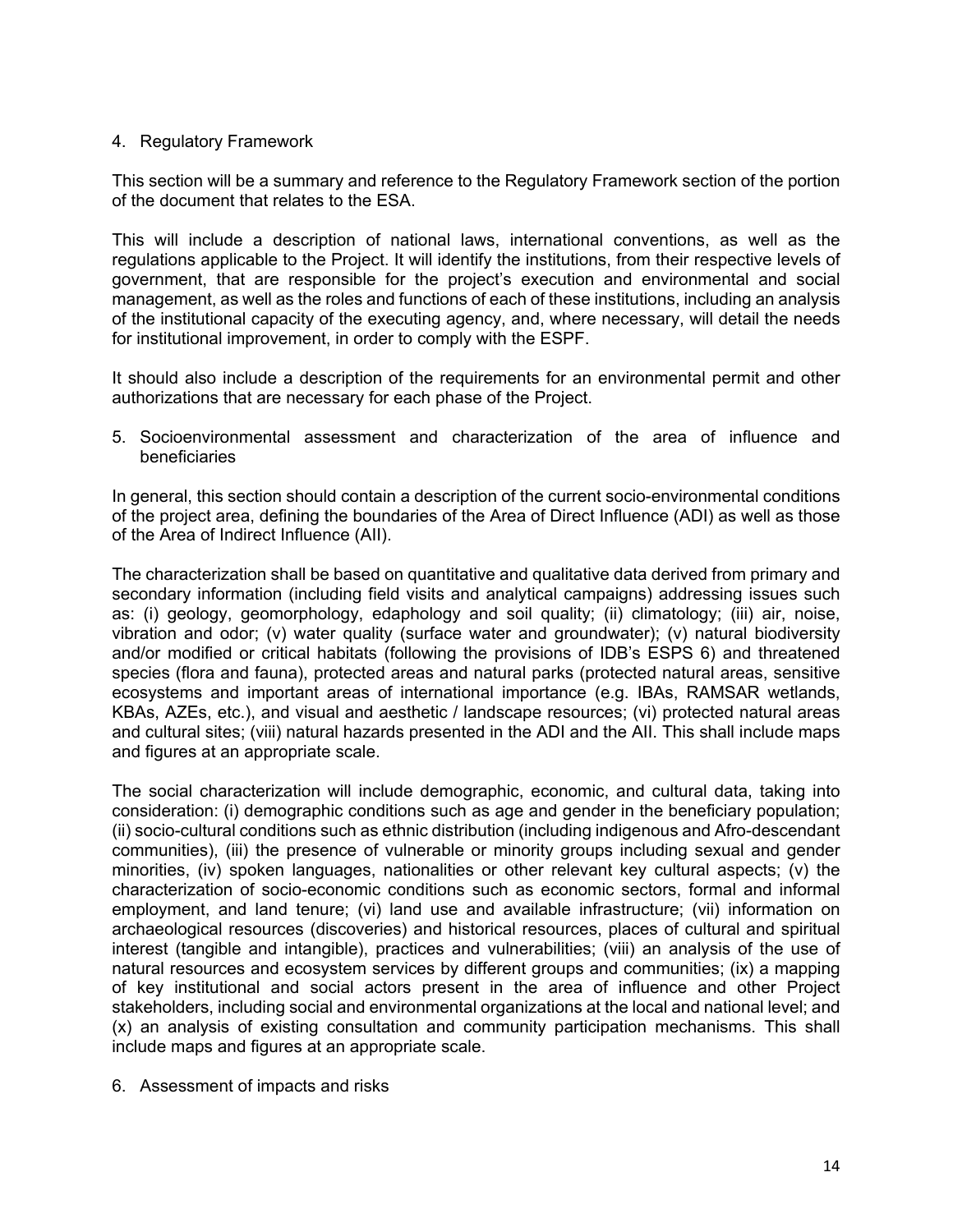In general, this section of the report will focus on the identification and characterization of the potential environmental, social and occupational health and safety impacts and risks of the project (distinguishing between direct, indirect and cumulative), both negative and positive, as well as the influence of climate change and disaster risks for the construction, operation, closure, and postclosure stages, using methodologies such as overlapping thematic maps, matrix evaluation and work by interdisciplinary groups, and will be in accordance with good international practices in the corresponding sector. The description of the environmental impacts must consider, as a minimum:

- (i) Requirements of ESPS 1: Assessment and Management of Environmental and Social Risks and Impacts
- $\circ$  The scope and level of effort dedicated to the process of identifying risks and impacts will be in accordance with the type, size and location of the Project. The scope of this process will be determined through the application of the mitigation hierarchy.
- $\circ$  The risk and impact identification process will be based on recent baseline data derived from environmental and social factors, with an appropriate level of detail.
- o This section will identify the project's risks or negative impacts that fall disproportionately on individuals and groups that, due to their particular circumstances, are in a vulnerable position.
- $\circ$  Identification of impacts due to the existence of prejudice or discrimination against people who are vulnerable or disadvantaged in terms of access to the Project's benefits.
- o Identification of impacts related to the health, safety and well-being of the workers and communities affected by the project, including risks related to pandemics, epidemics and communicable diseases.
- o Greenhouse gas emissions.
- $\circ$  Identification of natural hazards and risks and climate change factors related to or exacerbated by the Project, considering the expected frequency, duration and intensity of the phenomena in the project's geographical area and the infrastructure's level of criticality.
- o Possible transboundary impacts.
- $\circ$  Impacts on community safety (safety of the project infrastructure, threats to human safety due to risks of escalation of personal or community conflicts and violence that the project could provoke or aggravate).
- o Impacts related to the possession and use of land and natural resources, land acquisition, physical resettlement and/or economic displacement (including classification of the type and degree of impact).
- $\circ$  Risks or threats to the protection, conservation, maintenance and restoration of natural habitats and biodiversity (flora and fauna).
- o Risks or effects on ecosystem services, including those related to watershed management.
- o Impacts on Indigenous Peoples.
- o Risks to cultural heritage.
- o Risks of gender exclusion and violence, sexual exploitation, human trafficking and the spread of sexually transmitted diseases.
- (ii) Requirements of ESPS 2: Labor and Working Conditions
- $\circ$  Identify any risk of child or forced labor in the project area of influence and develop measures in accordance with the ESPS.
- o Identify working conditions for women to develop a work environment free of gender-based violence.
- $\circ$  Identify and assess inherent risks related to the project and specific classes of hazards, including physical, chemical, biological, and radiological hazards, and specific threats to women, people of diverse sexual orientations and gender identities, persons with disabilities,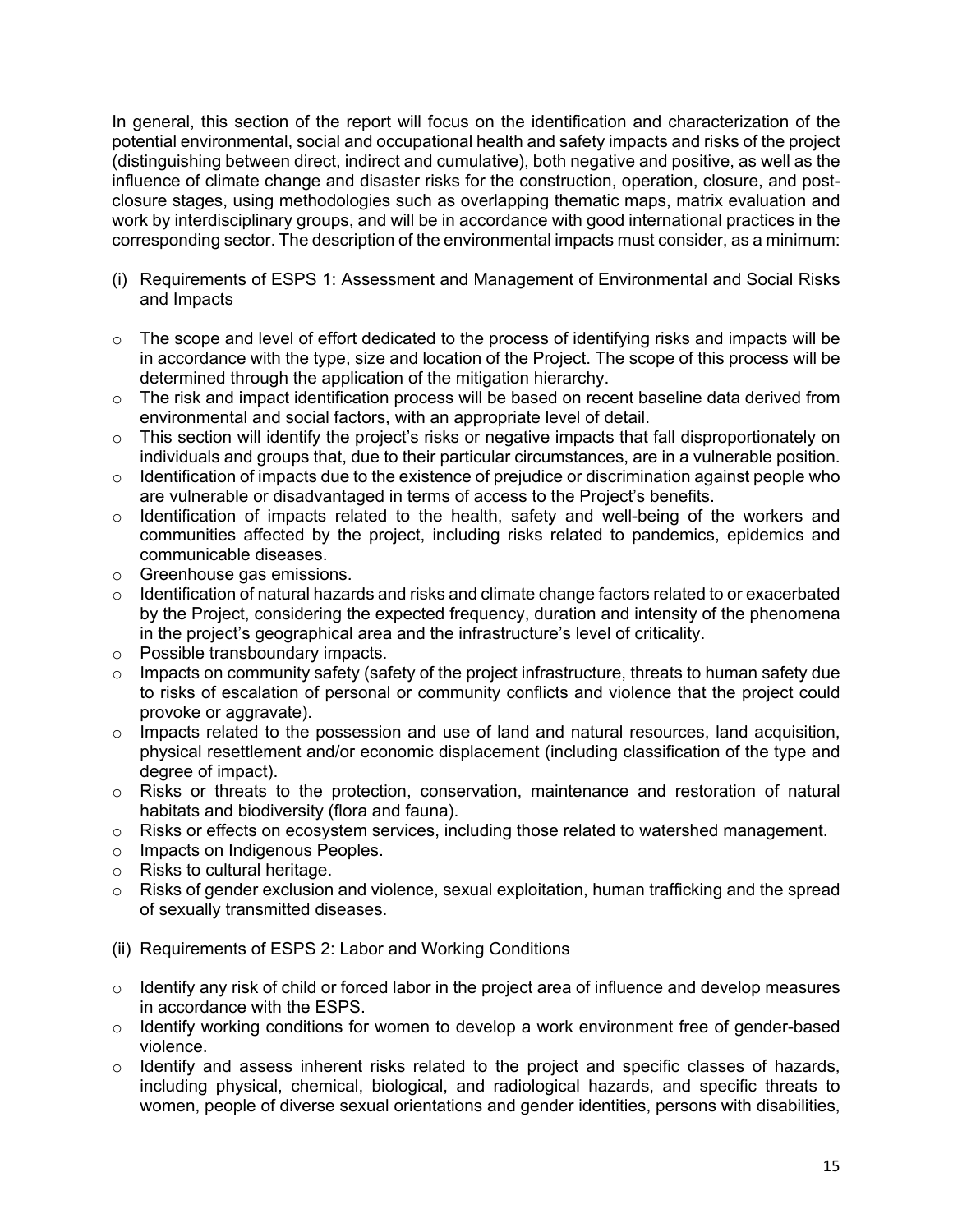children (of working age), young and migrant workers in accordance with this and any other applicable ESPS.

- o Identification of potential hazards to workers, particularly those that may be life-threatening in a manner consistent with good international industry practice, as reflected in various internationally recognized sources including the World Bank Group Environmental, Health and Safety Guidelines.
- (iii) Requirements of ESPS 3: Resource Efficiency and Pollution
- $\circ$  Identify hazards, impacts and risks associated with the nature of the project in relationship with: (i) consumption of energy, water and other resources and material inputs, (ii) GHG emissions, (iii) release of pollutants to air, water and land due to routine, non-routine and accidental circumstances, (iv) generation of hazardous and non-hazardous waste materials, (v) use of hazardous materials, (vi) use of chemical pesticides
- (iv) Requirements of ESPS 4: Community Health and Safety
- $\circ$  This subsection shall identify specific risks that could pose adverse effects on the health, safety, and well-being of people with sensitivities related to age, gender, disability, or shortterm or long-term health conditions; if necessary, a more detailed risk assessment shall be carried out.
- $\circ$  Perform a simplified qualitative risk assessment to assess the project's level of exposure to natural hazards, its vulnerability and criticality to determine the potential impacts of disaster and climate change risks to the project and to third parties. To perform this assessment please follow the Step 3 of the Disaster and Climate Change Risk Assessment Methodology for IDB Projects<sup>4</sup>.
- o The project's potential direct, indirect and cumulative risks on priority ecosystem services, which may be exacerbated by natural hazards and climate change and may generate risks and adverse impacts for the health and safety of people, will also be identified (See ESPS 6).
- o With respect to employees or contractors being hired to provide security to personnel or property, the risks that their security arrangements may imply for those inside or outside the project site will be evaluated.
- (v) Requirements of ESPS 5: Land Acquisition and Involuntary Resettlement
- $\circ$  Identify, when necessary, feasible alternative project designs to avoid or minimize physical and/or economic displacement, while balancing environmental, social, and financial costs and benefits, paying particular attention to impacts on the poor and vulnerable.
- o Identify from a gender perspective any possible impacts or risks of (i) project-related land acquisition, (ii) resettlement of project-affected people, (iii) physical or economical displacement
- $\circ$  Where involuntary resettlement is anticipated as unavoidable, either as a result of a negotiated settlement or expropriation, a census needs to be carried out to collect appropriate socioeconomic baseline data to identify people who will be displaced by the project, determine who will be eligible for compensation and assistance.

<sup>4</sup> Available here: [https://publications.iadb.org/en/disaster-and-climate-change-risk-assessment](https://publications.iadb.org/en/disaster-and-climate-change-risk-assessment-methodology-idb-projects-technical-reference-document)[methodology-idb-projects-technical-reference-document](https://publications.iadb.org/en/disaster-and-climate-change-risk-assessment-methodology-idb-projects-technical-reference-document)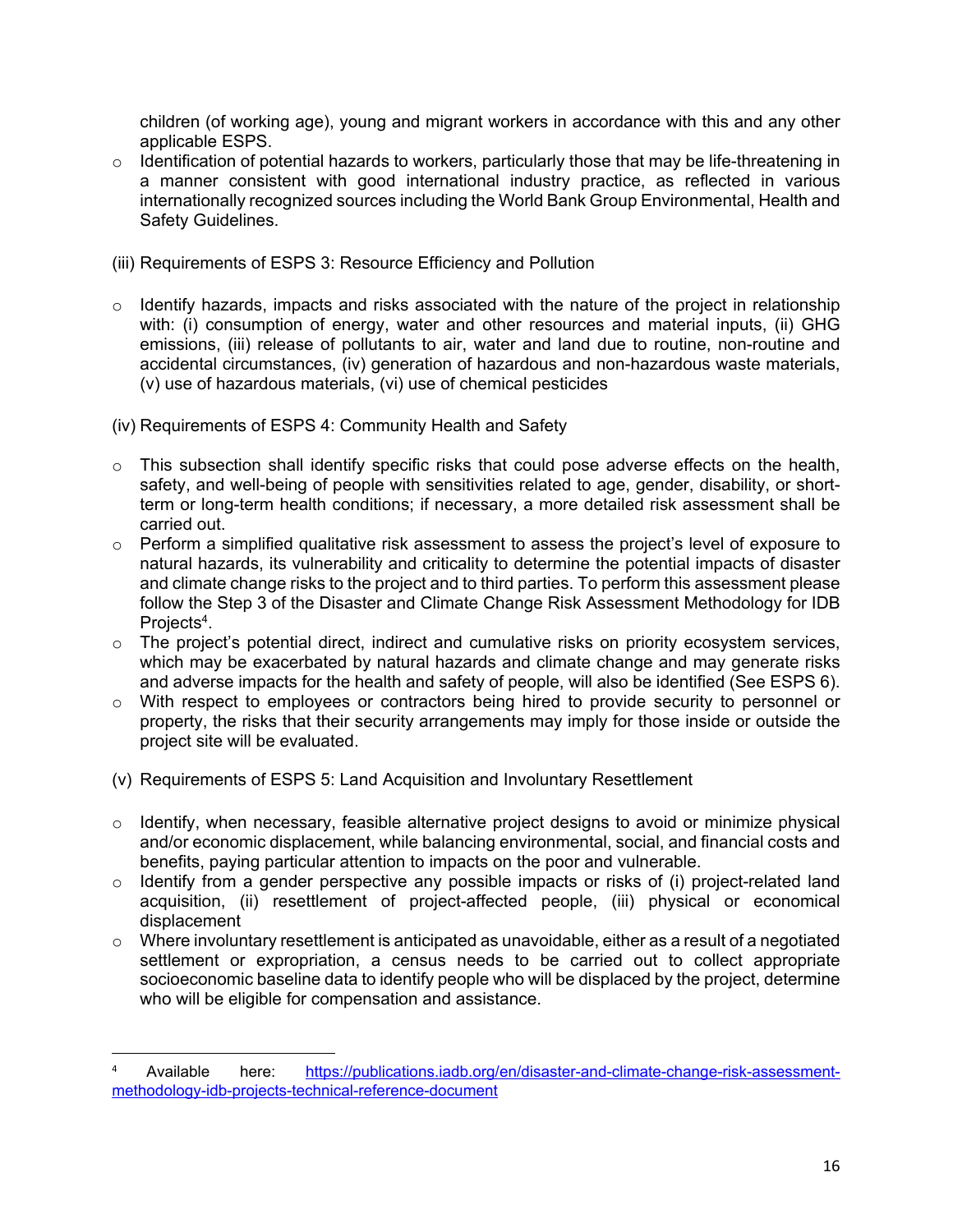- (vi) Requirements of ESPS 6: Biodiversity Conservation and Sustainable Management of Living Natural Resources
- $\circ$  The Project's direct, indirect and cumulative impacts on biodiversity and ecosystem services should be taken into account, and any significant residual impacts identified.
- o The identification and assessment process will take into account relevant threats to biodiversity and ecosystem services, with a special emphasis on habitat destruction, degradation and fragmentation, invasive alien species, overexploitation, hydrological changes, nutrient loading and pollution.
- $\circ$  It will also take into account the different values attributed to biodiversity and ecosystem services by people who may be potentially affected by the Project and, where appropriate, other stakeholders.
- o If an adverse impact on ecosystem services is identified, a systematic review will be carried out to identify priority ecosystem services.
- o Identify any project components that could be undertaken inside protected areas that are specifically designated by laws or ordinances for the conservation of nature and determine if: (i) feasible alternatives have been considered, (ii) the development is legally acceptable and in compliance with local regulations, (iii) a consensus needs to be made with stakeholders including organizations responsible for managing the protected area and (iv) additional programs need to be performed to ensure that the protected areas are effectively managed for its conservation
- (vii) Requirements of ESPS 7: Indigenous Peoples
- $\circ$  With regard to each of the communities of Indigenous Peoples that may be located in the Project's area of influence and who may be affected by it, a process of assessing social and environmental risks and impacts, as well as the nature and magnitude of the direct, indirect and cumulative economic, social, cultural (including cultural heritage) and environmental impacts anticipated for these peoples, shall be completed and carried out in a culturally appropriate manner and based on a gender approach.
- (viii) Requirements of ESPS 8: Cultural Heritage
- $\circ$  Identify risks and impacts related to tangible and intangible cultural heritage.
- o Identify the areas that have cultural and archeological value within the area of the project (formally protected or not).
- o This identification should include secondary data and as well primary, which is of particular importance when there is cultural heritage not formally recognized.
- (ix) Requirements of ESPS 9: Gender Equality
- $\circ$  For the gender analysis under ESPS 9, whose objective is to identify, prevent, mitigate and/or compensate for the risks and adverse impacts that may disproportionately affect women and sexual minorities (LGBTQI+ people), it will be necessary to apply a differentiated gender outlook. Depending on the risks identified, the gender analysis may require a stand-alone document.
- o The requirements related to ESPS 5 (Land Acquisition and Involuntary Resettlement) should also be considered in all cases involving the possibility of involuntary physical resettlement or economic displacement. This may include the following: (i) internal analyses of households to identify gender differences in sources of livelihood, including informal sources; (ii) an analysis of women's rights in relation to land and its use, as well as for housing and land tenure,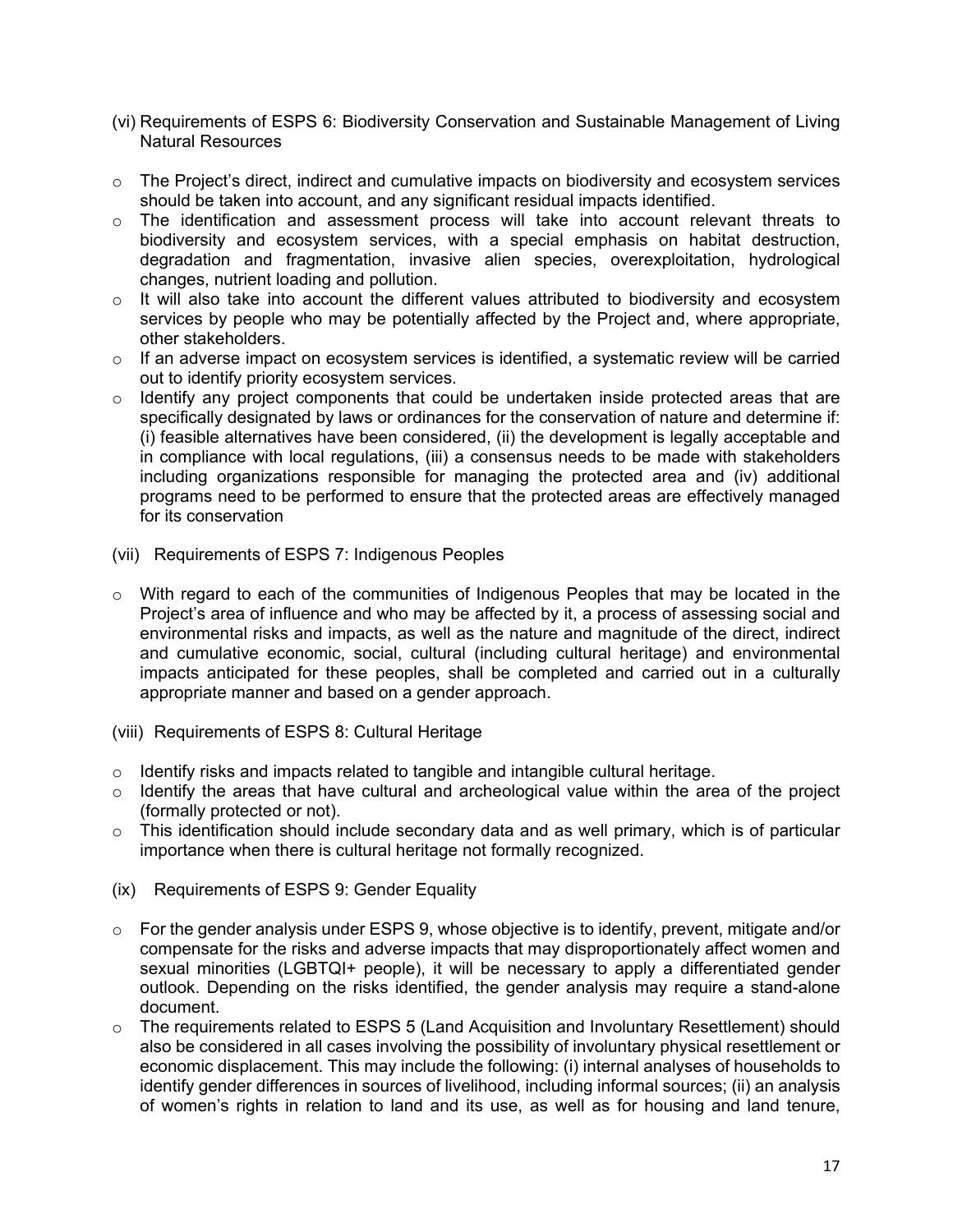including co-ownership and use rights related to communal lands and other assets; and (iii) an analysis of the impact of resettlement on women's ability to work, and to assure family access to services like education, health and public transport.

- (x) Requirements of ESPS 10: Participation of Stakeholders Information Disclosure
- o Stakeholders, including both people affected by the project and other parties who, due to their circumstances, may have disadvantages or vulnerabilities related to the project, should be identified and documented.
- o Documented records of stakeholder engagement should include a description of the stakeholders consulted, a summary of the feedback received, and a brief explanation of how the feedback was taken into account. Information about the stakeholders must be disaggregated by gender.
- 7. Conclusions and Recommendations

The ESA shall present a conclusion on the environmental and social viability of the project, identifying the main impacts and risks and highlighting the most important issues to be incorporated into the corresponding Environmental and Social Management Plans (ESMP) as well as opportunities for the Project's improvement, with a view to reducing the impacts that have been identified and that can be discussed in the course of developing its components.

#### **Development of the ESMP**

For the works in the Project an Environmental and Social Management Plan (ESMP) must be prepared, which contains the specific environmental management measures that are necessary in light of the completed ESA and that may contribute to the potentiation of positive impacts and avoid, reduce, mitigate and/or offset negative impacts in accordance with the mitigation hierarchy. A clear relationship must be established between works in the Project potential risks and impacts, the proposed mitigation measures and applicable ESPS from the IDB.

This Plan will also contain all the necessary guidelines to direct the environmental, labor, social management and occupational health and safety of the Project, including, but not limited to: (i) the different environmental and social plans or programs that will comply with the environmental, social, labor and health and safety requirements that are necessary to carry out the activities of the project's works in compliance with the policies and regulations of both the IDB, and the national government, (ii) obligations and institutional responsibilities for the preparation and implementation of the required measures, (iii) a description of the environmental and social monitoring plan for the project's construction, operation, closure and post-closure stages, identifying the expected results, the parameters to be measured, the places of measurement, the methods and tools used (including monitoring templates) and the periods / frequency in which the measurements will be made, costs, and responsible institutions, (iv) an implementation schedule for each of the proposed measures, a definition of responsibilities and the preparation of a reference budget.

Specifically, the ESMP shall consider, at a minimum:

(i) Requirements of ESPS 1: Assessment and Management of Environmental and Social Risks and Impacts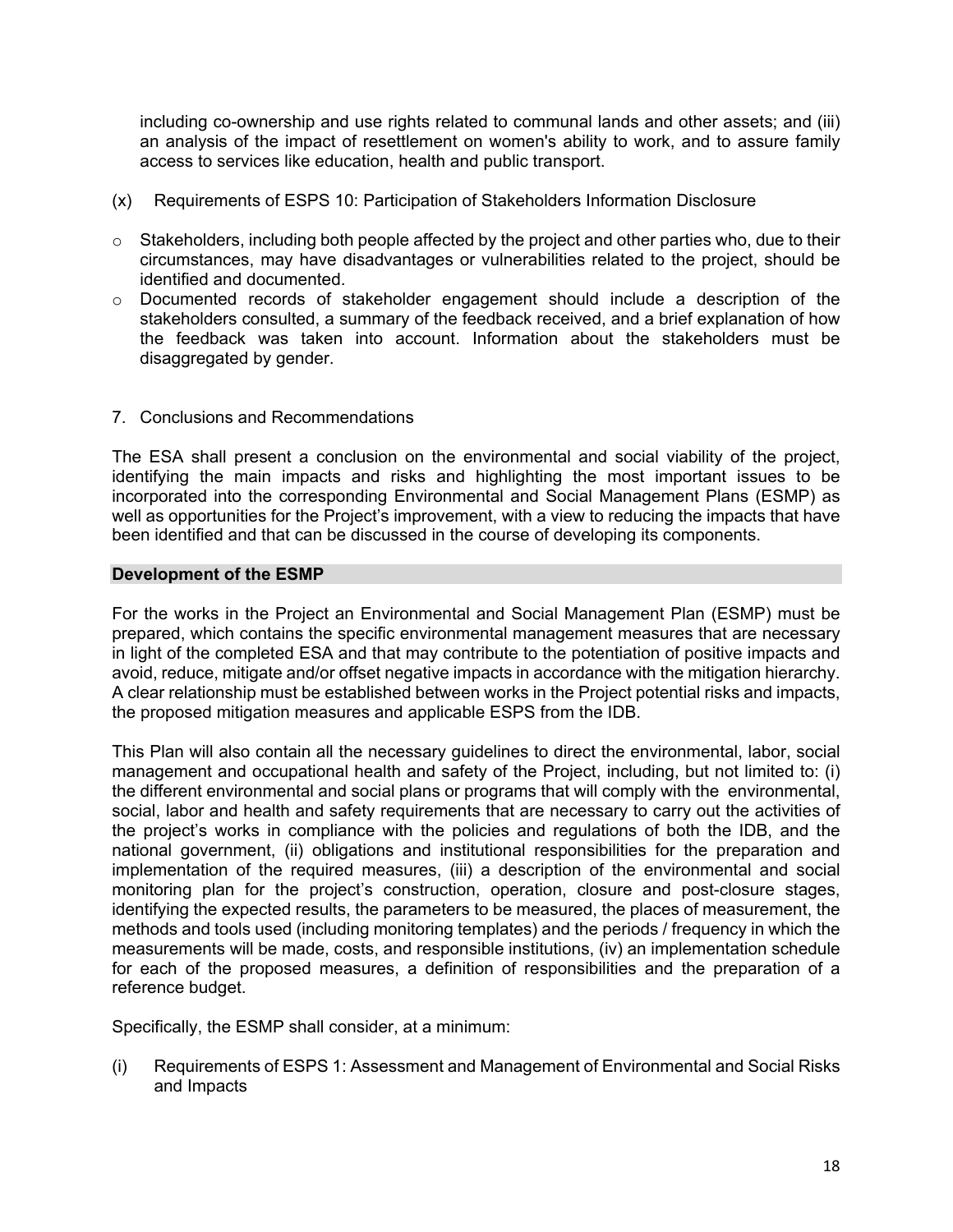- o The mitigation and performance improvement measures, as well as actions aimed at addressing the environmental and social risks and impacts that have been identified in the project, shall be described.
- $\circ$  There shall be a definition of Plans or Programs that may consist of a documented combination of operating procedures, practices, plans and related supporting documents (including legal agreements) that are managed in a systematic way.
- o For the execution of the Project, the breadth of these Programs will encompass the Borrower's entire organizational structure, including the main contractors and suppliers, or specific places, facilities or activities, over which the organization has control or influence.
- o The Programs will take into account the results of the process of interaction with the people affected by the Project and other relevant stakeholders.
- o The mitigation hierarchy shall be taken into account in addressing identified risks and impacts, so that, where residual impacts persist and where technically and financially feasible, the prevention of impacts will prevail over measures to minimize them, which, in turn, will prevail over compensation or compensatory measures.
- $\circ$  The mitigation and performance measures and relevant actions must be designed to ensure that the Project operates in accordance with applicable laws and regulations and meets the requirements of ESPS 1 through 10.
- o Environmental and social action plans (general or thematic) will be established, which will define results and actions that are sought to address the issues raised in the risk and impact identification process.
- $\circ$  In view of the dynamic nature of the project, the Management Program must be able to react to changes in circumstances, unforeseen events and the results of monitoring and evaluation activities.
- $\circ$  Procedures must be established to monitor the Management Program and measure its effectiveness, as well as its compliance with all legal or contractual obligations and related regulatory requirements.
- $\circ$  Prepare and execute a stakeholder participation plan, in accordance with the Project's risks and impacts, that is adapted to the characteristics and interests of the people affected by the Project and other relevant stakeholders.
- o Shall be included a meaningful consultation and participation process commensurate with the project's risks and adverse impacts and the concerns of people affected by it as well as other stakeholders.
- o A grievance redress mechanism adapted to the Project's risks and adverse impacts will be designed, to receive concerns and complaints related to its environmental and social performance and to facilitate their resolution.
- o The gender approach should be transversal to all processes.
- (ii) Requirements of ESPS 2: Work and Working Conditions
- $\circ$  Measures shall be included (e.g., an Occupational Health and Safety Plan) to prevent accidents, injuries and illnesses that may arise from, be associated with, or occur during work, reducing to a minimum, as far as reasonably practicable, the causes of factors that contribute to danger in the workplace. In the case of pandemics or epidemics, health and safety measures and protocols at work must be developed and applied to protect Project workers from the risk of exposure.
- o The measures will include the elimination, substitution or modification of dangerous conditions or substances; the training of workers and the keeping of related training records; the documentation and reporting of occupational accidents, injuries, illnesses, and incidents; arrangements for emergency prevention, preparedness, and response; processes to report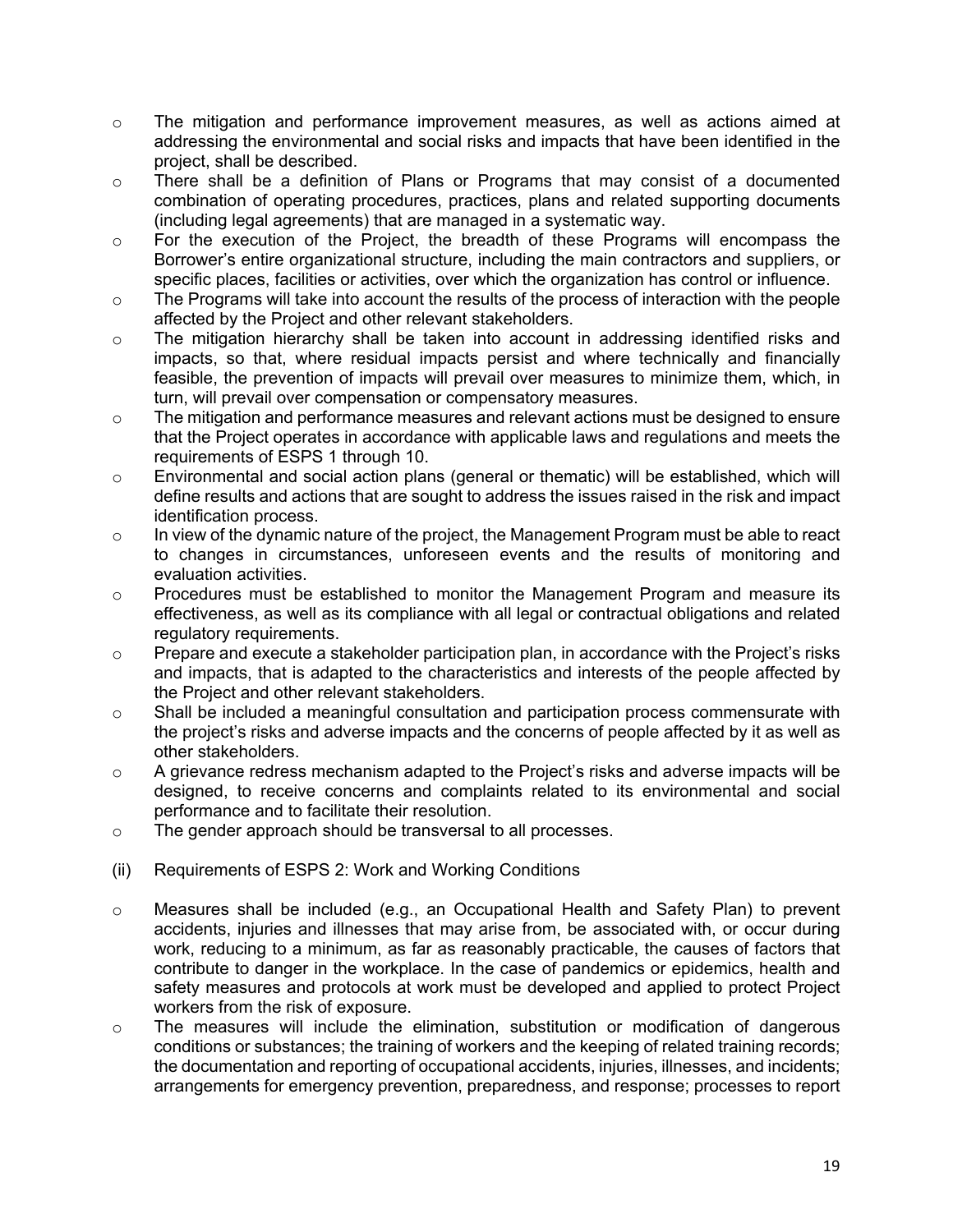unsafe or unhealthy work situations, as well as mechanisms to evaluate performance in terms of occupational health and safety.

- o Measures shall consider strategies to prevent gender-based violence in working environment and strategies to guarantee women equitable access to job positions and wages.
- (iii) Requirements of ESPS 3: Efficiency in the Use of Resources and the Prevention of Contamination
- $\circ$  Technically and financially feasible measures (e.g., plan for the management of solid and liquid waste, emissions of pollutant including noise, vibration and odor, and other relevant environmental aspects) will be considered within the Project's activities, to optimize the consumption of energy, water and other resources and inputs and to avoid or minimize greenhouse gas emissions.
- $\circ$  Consideration of measures to avoid or reduce the emission of pollutants into the air, surface or ground water or soil, as well as responses to related accidental situations.
- o Consideration of measures to reduce, recover and reuse waste in a manner that is safe for health and the environment.
- $\circ$  Consideration of measures for treating, destroying or disposing of waste (hazardous and non-hazardous) in an environmentally friendly manner.
- $\circ$  Consideration of measures for the handling of hazardous materials (including pesticides), including the use of substitutes or less dangerous practices.
- $\circ$  Regular monitoring of measures and actual measurement monitoring for pollutant are required.
- (iv) Requirements of ESPS 4: Community Health and Safety
- $\circ$  Prevention and control measures will be established in accordance with good international practices, to prevent risks and impacts relating to the health and safety of the community.
- o Measures to prevent the community from being exposed to hazardous materials and substances that the Project may generate.
- $\circ$  Measures to avoid or minimize community exposure to diseases transmitted by water, vectors and contagious diseases that may be due to the arrival of temporary or permanent workers.
- $\circ$  Measures shall be included that address preparations for and responses to emergencies, which considering the people affected, local government agencies and other relevant parties, for their protection as well as for their participation and collaboration.
- o Determination of adequate measures to reduce vulnerability and foster adaptation to natural hazards and climate change, whose scope will include hard and soft measures to be implemented in the design, construction, and operation stages of the project. These measures will be part of the Disaster and Climate Change Management Plan, following the IDB's Methodology<sup>5</sup> .
- o Measures shall consider strategies to prevent gender-based violence derived from workers of the project for people living in the areas of intervention.

 $^5$  See Section 5.2.3 Analyzing the results of the assessment and developing a disaster management plan and Appendix G for Risk mitigation options. Available here: [https://publications.iadb.org/en/disaster-and-climate-change-risk](https://publications.iadb.org/en/disaster-and-climate-change-risk-assessment-methodology-idb-projects-technical-reference-document)[assessment-methodology-idb-projects-technical-reference-document](https://publications.iadb.org/en/disaster-and-climate-change-risk-assessment-methodology-idb-projects-technical-reference-document)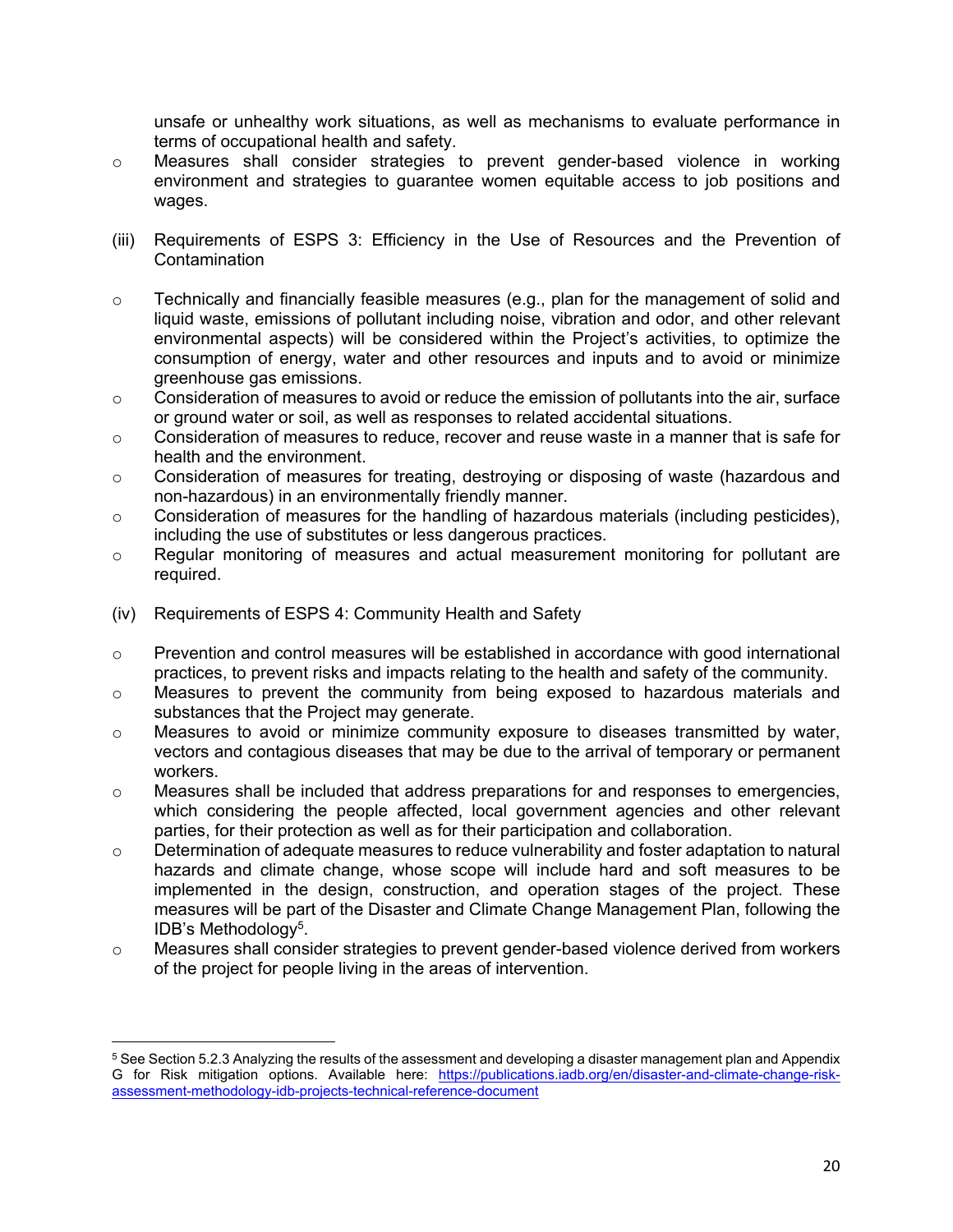- (v) Requirements of ESPS 5: Land Acquisition and Involuntary Resettlement
- o Consideration of viable alternative designs for the Project that would avoid or minimize physical or economic displacement, weighing the environmental, social and financial costs and benefits, with special attention to the impacts on poor, women, and vulnerable groups.
- $\circ$  In the event that displacement cannot be avoided, and for all persons affected by the project, indemnification measures or rules shall be considered in a uniform manner in compliance with ESPF.
- $\circ$  Development of a Resettlement or Livelihood Restoration Plan, in accordance with the requirements of this ESPS.
- o Regular monitoring of Resettlement and/or Livelihood Restoration Plan is required.
- (vi) Requirements of ESPS 6: Conservation of Biodiversity and Sustainable Management of Living Natural Resources
- o When impacts on biodiversity and ecosystem services cannot be avoided, measures should be defined to minimize them and to restore biodiversity and ecosystem services in the long term by adopting adaptive management practices that respond to changes and the results of monitoring.
- o For the protection and conservation of biodiversity, the mitigation hierarchy should include equivalent biodiversity compensation measures, which can only be considered once adequate prevention, minimization and restoration measures have been applied. These equivalent biodiversity offset measures must be designed and implemented in such a way as to achieve quantifiable conservation results that do not generate any net loss and preferably result in a net increase in biodiversity. These measures will not be acceptable for habitats defined as critical under this ESPS.
- o For critical habitats (where the Project has met the requirements of this Standard), mitigation strategies will be considered through a Biodiversity Action Plan aimed at achieving net increases in biodiversity measures.
- $\circ$  For non-critical habitats, consideration will be given for measures such as: (i) the prevention of impacts on biodiversity through the identification and protection of reserve areas; (ii) minimization of habitat fragmentation by implementing measures such as biological corridors; (iii) habitat restoration during and/or after operations.
- o Impacts on ecosystem services should be avoided or minimized through measures aimed at maintaining the value and functionality of priority services and increasing the efficiency of their operational use.
- o Regular monitoring of measures and actual measurement monitoring are required.
- (vii) Requirements of ESPS 7: Indigenous Peoples
- $\circ$  Whenever possible, adverse impacts on the communities of Indigenous Peoples affected by the Project should be avoided. When, having explored alternatives, it is not possible to avoid adverse impacts, measures must be designed to minimize or provide restoration or compensation for such impacts in a culturally appropriate manner and proportional to the nature and size of the impacts and the vulnerability of the communities of Indigenous Peoples affected by the Project. Considering gender gaps in indigenous communities.
- o The proposed measures will be developed together with the consultation and informed participation of said communities, with consideration for a Plan for Indigenous Peoples.
- $\circ$  There must be a process of interaction with the communities of Indigenous Peoples affected by the project, as required by ESPS 1 and 10.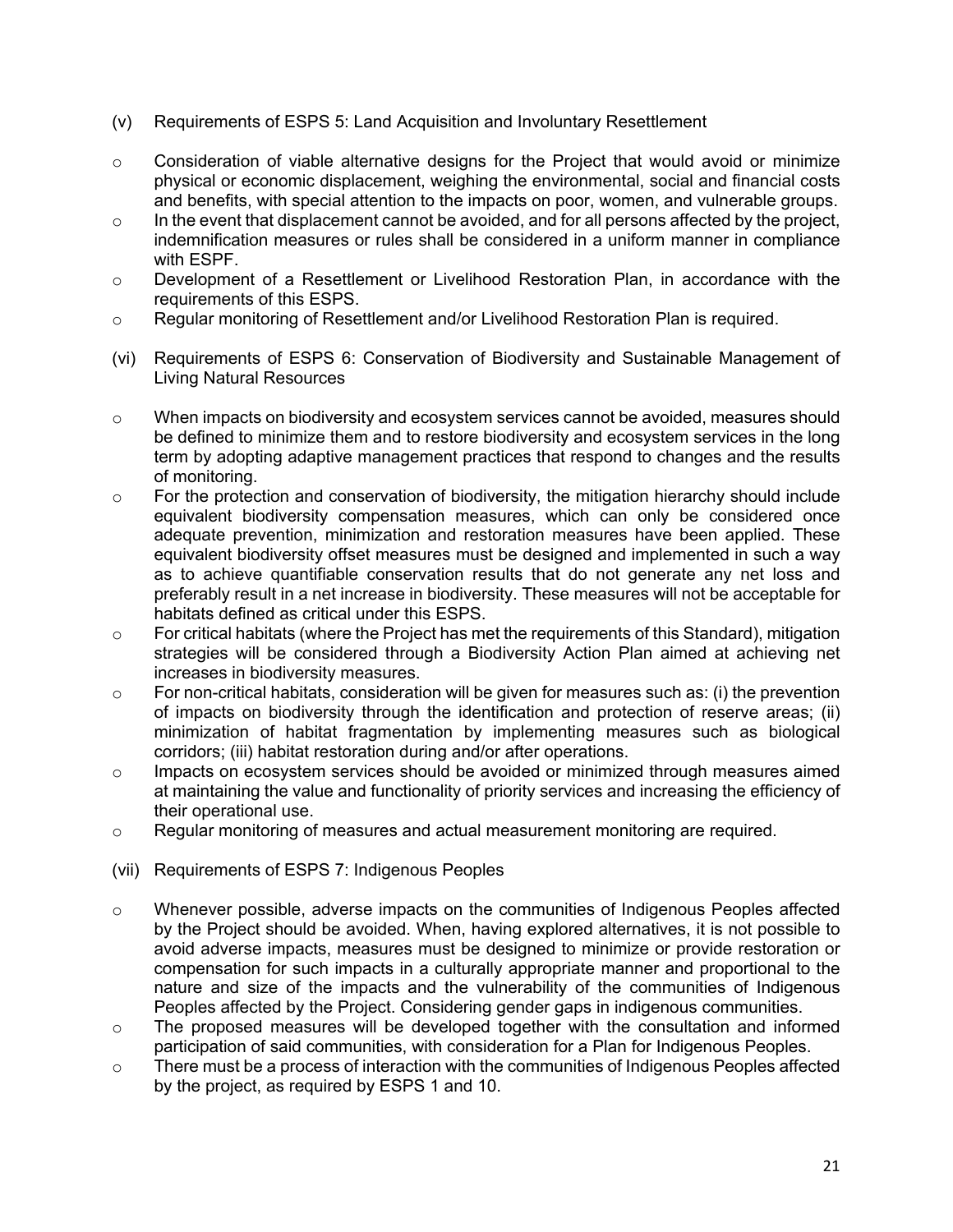- $\circ$  The free, prior and informed consent of the communities of Indigenous Peoples affected by the project must be obtained in the circumstances set forth in this ESPS, and the pertinent mitigation measures applied. Free, prior informed consent will be applied to the design and execution of the project and to the expected results in relation to impacts that affect the communities of Indigenous Peoples.
- (viii) Requirements of ESPS 8: Cultural Heritage
- $\circ$  Provisions must be taken into account to address chance discoveries through a specific procedure.
- o Measures should be considered in accordance with the hierarchy proposed in this ESPS for the mitigation of adverse effects during the removal of reproducible (non-critical) cultural heritage items, should they exist in the Project area.
- o Measures should be taken to avoid removing, altering, or damaging any critical or irreproducible cultural heritage item.
- (ix) Requirements of ESPS 9: Gender Equality
- $\circ$  Measures should be designed to (i) avoid, minimize or mitigate identified negative impacts, or provide compensation in this regard through mechanisms that promote gender equality and (ii) ensure that people of different genders who may be affected by the Project, including women and people of diverse sexual and gender identities, receive social and economic benefits equal to those received by other members of the community, thus avoiding the reinforcement of gender inequalities.
- o Measures will also be considered to prevent risks of sexual and gender-based violence related to the Project, including specific policies for contractors regarding sexual harassment and codes of conduct, workshops, and awareness campaigns for both workers and contractors and for the communities where the project is developed, etc.
- o Design effective grievance redress mechanisms that minimize the reporting burden for victims, offer gender-sensitive services, and minimize the risk of retaliation. These mechanisms must contain specific procedures for addressing sexual and gender-based violence, including confidential reporting through persons trained in the area, with secure and ethical documentation.
- o Measures will be incorporated to prevent the risk of sexual exploitation or abuse of minors.
- (x) Requirements of ESPS 10: Participation of Stakeholders and Information Disclosure
- $\circ$  The stakeholder engagement plan will describe measures that will be implemented to remove barriers to participation and to capture views of groups that are affected by the project in different ways.
- o The Borrower will carry out a process, in accordance with ESPS 1 and ESPS 10, of consultation and informed participation. In the case of projects that produce adverse impacts on Indigenous Peoples, the Borrower shall carry out a process of consultation and informed participation and, in certain circumstances, will have to obtain their free, prior and informed consent, in accordance with ESPS 1 and 7. In case of resettlement there should be a specific process with those potentially affected by these impacts.
- o A grievance redress mechanism will be proposed to receive concerns and complaints and facilitate their resolution. This mechanism may also serve as a means of compliance with the requirements of ESPS 5 and 7. However, the grievance redress mechanism for project workers, required under ESPS 2, will be established as separate.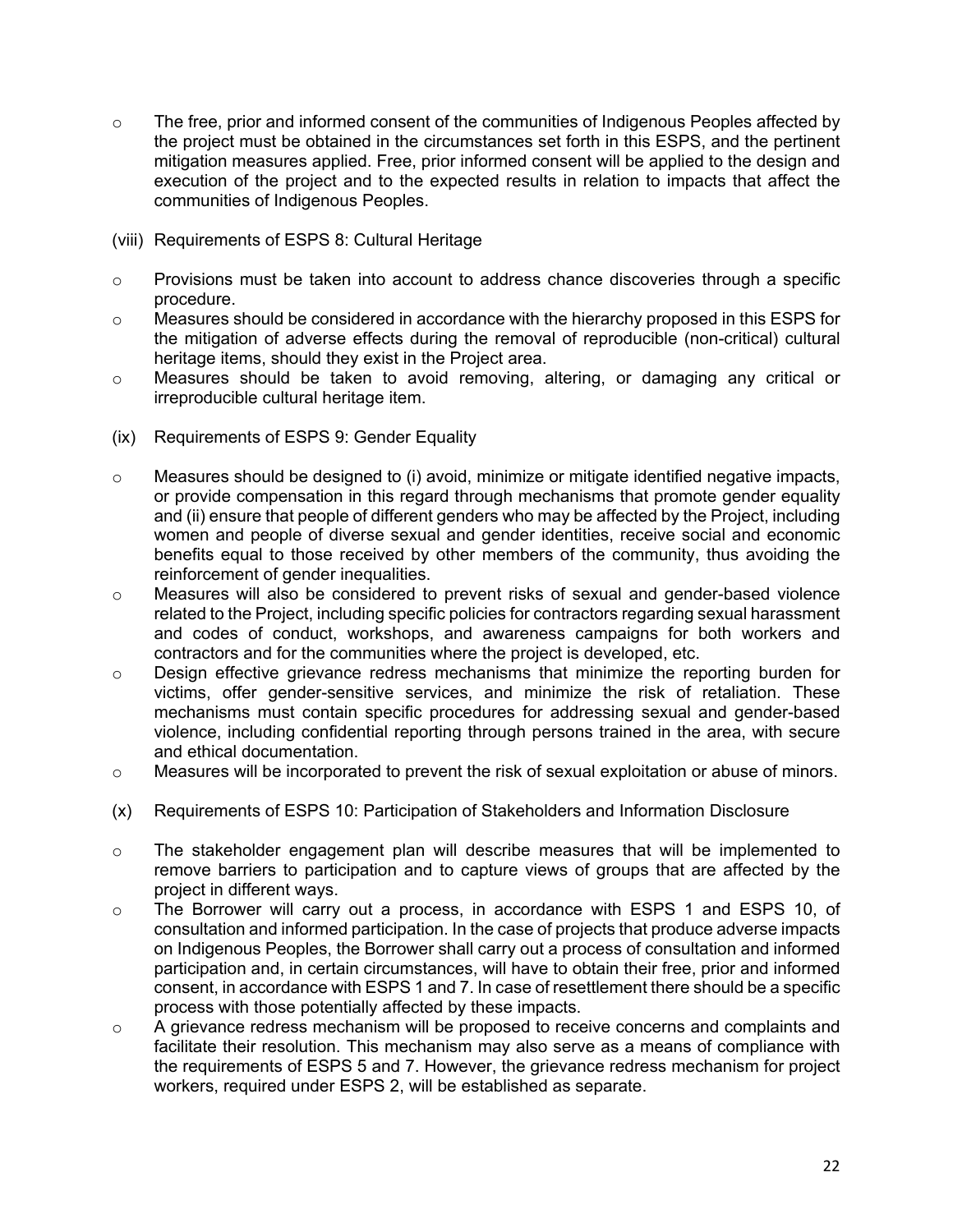# **Consultant to support the Transport Operations in Guyana Support for the Economic Evaluation of the Road from Diamond to Timheri GY-L1081 Guyana**

# **Background of this search:**

Established in 1959, the Inter-American Development Bank ("IDB" or "Bank") is the main source of financing for economic, social and institutional development in Latin America and the Caribbean. It provides loans, grants, guarantees, policy advice and technical assistance to the public and private sectors of its borrowing countries.

#### Guyana

The village at Diamond has developed into a large residential community (infrastructure was financed under a previous IDB loan - Low Income Settlement Program) and is a major generator of traffic, most of which is destined for Georgetown, which creates heavy congestion along the route during the morning and evening traffic peaks. The community of Grove, since the development of Diamond, has turned into an important commercial centre with businesses lining the length of the village creating substantial 'side friction' along the roadway thereby affecting traffic flows. There is a major bottleneck at the intersection of the main Diamond Access Road and the East Bank Demerara Road which backs traffic up in both directions particularly through the village of Grove. The width of the right-of-way in Grove is narrow and restricted due to the presence of properties adjacent to the roadway. Traffic reduces quite substantially from the village of Craig at the southern boundary of Grove through Soesdyke to Timehri.

In 2013/2014 the IDB financed a feasibility study and detailed design report for the upgrading of the Grove to Timehri corridor however this project has not progressed to date. `

Since the discovery of oil and gas offshore Guyana in 2015 there has been a dramatic increase in the Guyanese economy. This has manifested itself in a marked increase in vehicle registration i.e. increased traffic on the national road network, as well as in a construction boom. A key input for construction is Guyana is white sand and the location of the sand pits are along the Soesdyke-Linden highway. This means that heavily laden trucks many of which are over the legal limit (see *Soesdyke-Linden Highway Feasibility Study and Detailed Design Report* dated 2019) traverse the Grove-Soesdyke section of the proposed project route.

Additionally, in order to address the huge increase in traffic generated by the buildout of the Diamond housing project the Government of Guyana is constructing the following roads in phases:

- 2-lane local road from Diamond to Eccles
- 4-lane road from Diamond to Mandela Avenue
- 4-lane road from from Ogle to Diamond and onwards to Timehri. This road will directly connect the proposed Grove to Timehri project to be financed by the IDB.

Finally, the Government of Guyana is planning to develop a Second City called Silica City somewhere along the Soesdyke-Linden Highway. Needless to say, that the traffic generated from Silica City will be substantial.

Two shore bases to service the oil industry located along the Demerara River are also in their early stages of development and traffic generated from these facilities will use the Grove to Timehri road.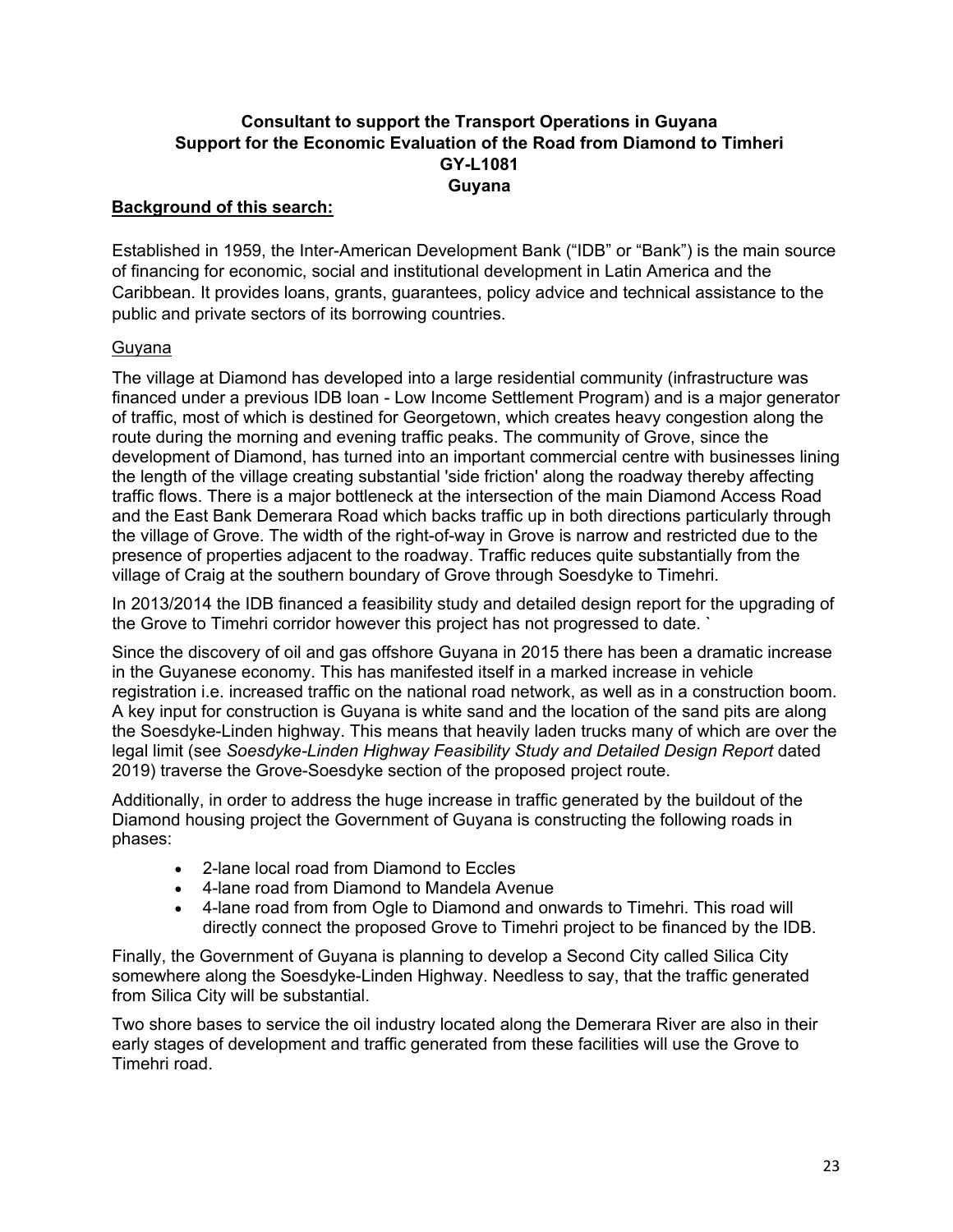Given the above developments it's imperative that a detailed and comprehensive economic analysis is conducted to fully grasp benefits of the IDB financed operation.

# **What you'll do:**

The Inter-American Development Bank (IDB) is preparing a new loan operation for the upgrading of the East Bank Demerara (EBD) Road from Grove to Timehri (23,5km). The loan operation follows on from the recently completed 4-lane widening project from Providence to Diamond (5km) also financed by the IDB. Grove is the neighboring village on the southern side of Diamond so the project, when completed, would provide an improved road corridor from Georgetown to the Cheddi Jagan International Airport (CJIA) located at Timehri (the 4-lane Ruimveldt to Providence leg was completed some years ago). The Grove to Timehri section of the EBD road was last rehabilitated and widened in 1996 through a load operation financed by the IDB and although there have been maintenance interventions over the years the road has reached the end of its design life as evidenced by a progressively deteriorating pavement structure with cracking, rutting and potholing in places.

The specific objectives include:

- a) A Review Report of the existing studies with a proposed work schedule
- b) Economic evaluation of the three investment components: works, improvement of planning and pre-investment and road safety.
- c) Based on information from available studies and secondary information from previous studies, the economic and social evaluation will be carried out, which will consider among others: Investment costs, operation and maintenance of the road in the condition with and without project.
- d) Application of prices, estimated benefits in terms of time savings and savings in operating costs for users
- e) Potential commercial benefits for the region (increase in competitiveness and productivity) and better linkages to the airport,
- f) Potential benefits generated to the economy by improved regional domestic and international connectivity
- g) Reduction of losses (non-revenue water) due to improved water distribution network connections.
- h) Calculation of indicators (Net Present Value, Benefit/Cost Ratio, socio-economic Rate of Return)
- i) Sensitivity analysis of the results to changes in the most relevant variables.
- j) General discussion of the benefits to the national economy of taking advantage of the current economic boom to increase the standard of road construction and pedestrian infrastructure.
- k) Develop the programme Results Matrix

# **Deliverables and Payments timeline:**

Compensation will be determined in accordance with Bank's policies and procedures. In addition, candidates must be citizens of an IDB member country.

The consultant will present for approval of the contract supervisor a report that will include the breakdown of the days worked and the activities developed during the month. The consultant will receive a payment upon presentation of the corresponding invoice.

# **What you'll need:**

**Citizenship:** You are a citizen of one of our 48-member countries.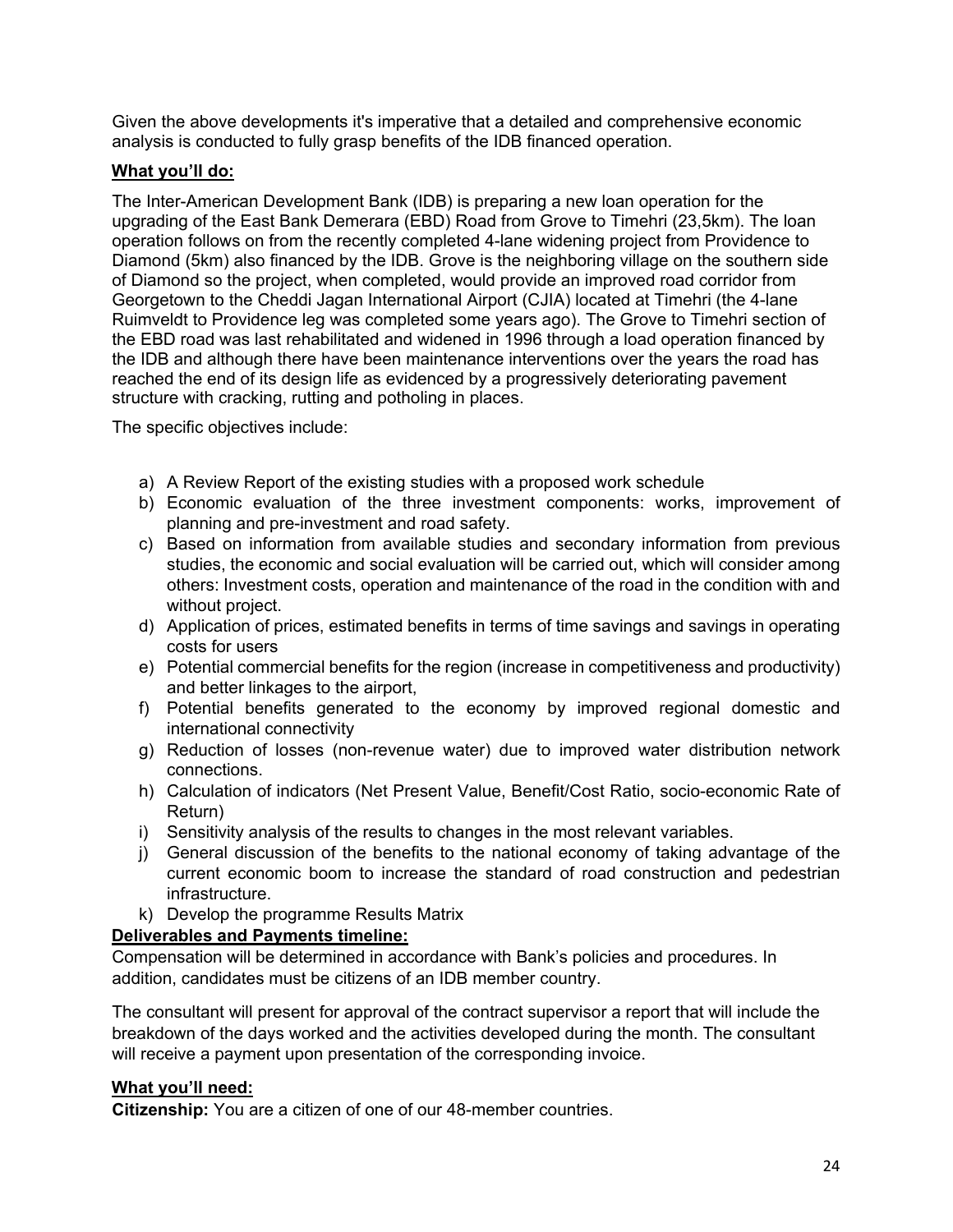**Consanguinity:** You have no family members (up to fourth degree of consanguinity and second degree of affinity, including spouse) working at the IDB Group.

**Education:** Master's degree or equivalent in Economics, Civil Engineer

**Experience:** At least 15 years of experience working with complex construction projects in economic analysis, planning, design or supervision. Experience in research of economic gains and spillover effects of investment projects. Experience with IBD investment projects and standard contracts for works. **Languages:** Fluency in written and oral English is required.

**Core and Technical Competencies:** Strong analytical and qualitative skills. Demonstrable experience in the management of interdisciplinary project teams as well as detailed engineering and traffic analysis tools. Project Management formal training. PMP or equivalent certifications are a plus. Excellent written and oral communications; ability to work independently, self-initiative and responsibility. Proficient use of common office and project management software packages.

# **Opportunity Summary:**

- **Type of contract:** International consultant contract for External Products and Services (PEC). This consultancy contemplates a maximum of 35 days.
- **Length of contract:** 3-month period
- **Starting date:** May 3, 2022
- **Location:** The consultant will work from his/her country of residence.
- **Responsible Person:** Pablo Guerrero, Sector Senior Specialist Transport Division (INE/TSP)
- **Requirements:** You must be a citizen of one of the IDB's 48-member countries and have no family members currently working at the IDB Group.

**Our culture:** Our people are committed and passionate about improving lives in Latin America and the Caribbean, and they get to do what they love in a diverse, collaborative and stimulating work environment. We are the first Latin American and Caribbean development institution to be awarded the EDGE certification, recognizing our strong commitment to gender equality. As an employee you can be part of internal resource groups that connect our diverse community around common interests.

Because we are committed to providing equal opportunities in employment, we embrace all diversity and encourage women, LGBTQ+, persons with disabilities, afro-descendants, and indigenous people to apply.

**About us:** At the IDB, we're committed to improving lives. Since 1959, we've been a leading source of long-term financing for economic, social, and institutional development in Latin America and the Caribbean. We do more than lending though. We partner with our 48-member countries to provide Latin America and the Caribbean with cutting-edge research about relevant development issues, policy advice to inform their decisions, and technical assistance to improve on the planning and execution of projects. For this, we need people who not only have the right skills, but also are passionate about improving lives.

# **Our team in Human Resources carefully reviews all applications.**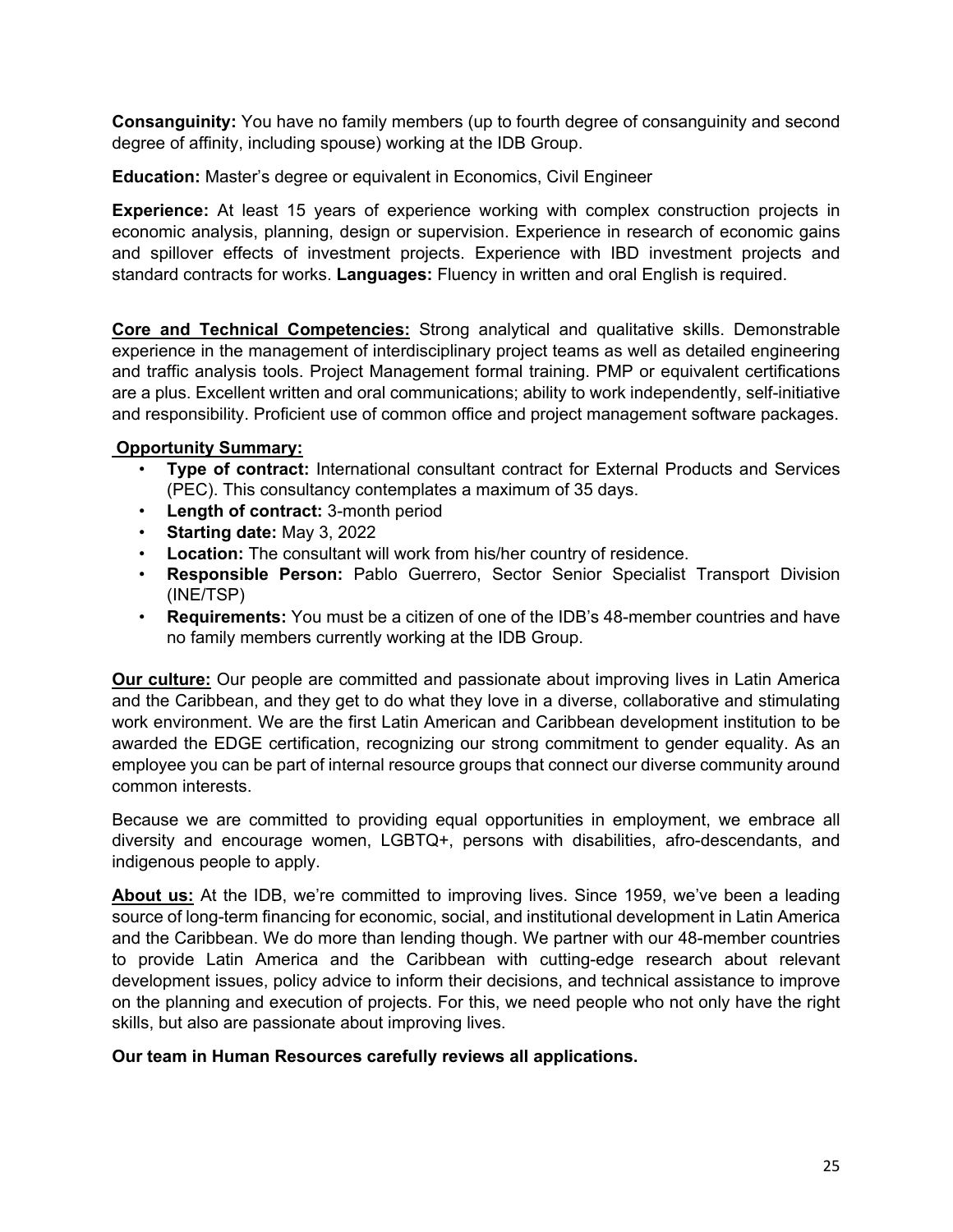# **Consultant to support the Transport Operations in Guyana Support for the Review of existing studies for the Road from Diamond to Timheri GY-L1081 Guyana**

# **Background of this search:**

Established in 1959, the Inter-American Development Bank ("IDB" or "Bank") is the main source of financing for economic, social and institutional development in Latin America and the Caribbean. It provides loans, grants, guarantees, policy advice and technical assistance to the public and private sectors of its borrowing countries.

# Guyana

The village at Diamond has developed into a large residential community (infrastructure was financed under a previous IDB loan - Low Income Settlement Program) and is a major generator of traffic, most of which is destined for Georgetown, which creates heavy congestion along the route during the morning and evening traffic peaks. The community of Grove, since the development of Diamond, has turned into an important commercial centre with businesses lining the length of the village creating substantial 'side friction' along the roadway thereby affecting traffic flows. There is a major bottleneck at the intersection of the main Diamond Access Road and the East Bank Demerara Road which backs traffic up in both directions particularly through the village of Grove. The width of the right-of-way in Grove is narrow and restricted due to the presence of properties adjacent to the roadway. Traffic reduces quite substantially from the village of Craig at the southern boundary of Grove through Soesdyke to Timehri.

In 2013/2014 the IDB financed a feasibility study and detailed design report for the upgrading of the Grove to Timehri corridor however this project has not progressed to date. `

Since the discovery of oil and gas offshore Guyana in 2015 there has been a dramatic increase in the Guyanese economy. This has manifested itself in a marked increase in vehicle registration i.e. increased traffic on the national road network, as well as in a construction boom. A key input for construction is Guyana is white sand and the location of the sand pits are along the Soesdyke-Linden highway. This means that heavily laden trucks many of which are over the legal limit (see *Soesdyke-Linden Highway Feasibility Study and Detailed Design Report* dated 2019) traverse the Grove-Soesdyke section of the proposed project route.

Additionally, in order to address the huge increase in traffic generated by the buildout of the Diamond housing project the Government of Guyana is constructing the following roads in phases:

- 2-lane local road from Diamond to Eccles
- 4-lane road from Diamond to Mandela Avenue
- 4-lane road from from Ogle to Diamond and onwards to Timehri. This road will directly connect the proposed Grove to Timehri project to be financed by the IDB.

Finally, the Government of Guyana is planning to develop a Second City called Silica City somewhere along the Soesdyke-Linden Highway. Needless to say, that the traffic generated from Silica City will be substantial.

Two shore bases to service the oil industry located along the Demerara River are also in their early stages of development and traffic generated from these facilities will use the Grove to Timehri road.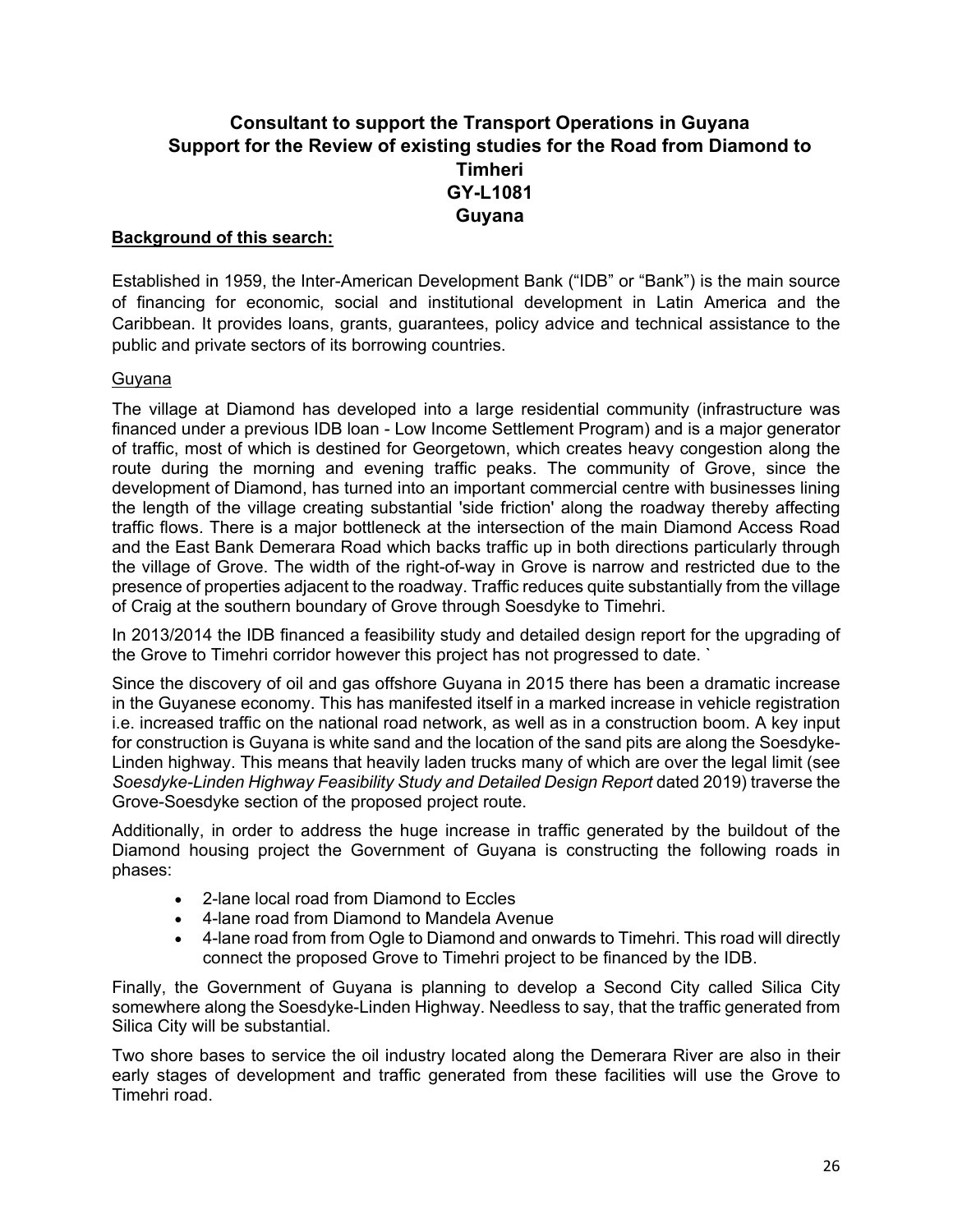Given the above developments it's imperative that a detailed and comprehensive traffic analysis is conducted as this will impact both the economic feasibility as well as the pavement design of the proposed Grove to Timehri project.

# **What you'll do:**

The Inter-American Development Bank (IDB) is preparing a new loan operation for the upgrading of the East Bank Demerara (EBD) Road from Grove to Timehri (23,5km). The loan operation follows on from the recently completed 4-lane widening project from Providence to Diamond (5km) also financed by the IDB. Grove is the neighboring village on the southern side of Diamond so the project, when completed, would provide an improved road corridor from Georgetown to the Cheddi Jagan International Airport (CJIA) located at Timehri (the 4-lane Ruimveldt to Providence leg was completed some years ago). The Grove to Timehri section of the EBD road was last rehabilitated and widened in 1996 through a load operation financed by the IDB and although there have been maintenance interventions over the years the road has reached the end of its design life as evidenced by a progressively deteriorating pavement structure with cracking, rutting and potholing in places.

The specific objectives include:

# For Guyana:

The consultant will do the following task:

- l) A Review Report of the existing studies with a proposed work schedule
- m) Field test and conduct traffic analysis, taking into account newer traffic patterns in the area;
- n) Review and proposed pavement design update;
- o) Review of drainage design
- p) Updated cost estimation for the project
- q) TOR for engineering design update detailing all activities the engineering firm should undertake.
- r) The Review Report should also examine the viability of dueling the existing 2-lane Grove to Timehri road.

# **Deliverables and Payments timeline:**

Compensation will be determined in accordance with Bank's policies and procedures. In addition, candidates must be citizens of an IDB member country.

The consultant will present for approval of the contract supervisor a report that will include the breakdown of the days worked and the activities developed during the month. The consultant will receive a payment upon presentation of the corresponding invoice.

# **What you'll need:**

**Citizenship:** You are a citizen of one of our 48-member countries.

**Consanguinity:** You have no family members (up to fourth degree of consanguinity and second degree of affinity, including spouse) working at the IDB Group.

**Education:** Master's degree or equivalent in Civil Engineer, Construction or Architecture **Experience:** At least 10 years of experience working with complex construction projects in labors of planning, design or supervision. Experience as project manager for complex engineering projects. Experience with IBD procurement policies and standard contracts for works. **Languages:** Fluency in written and oral English is required.